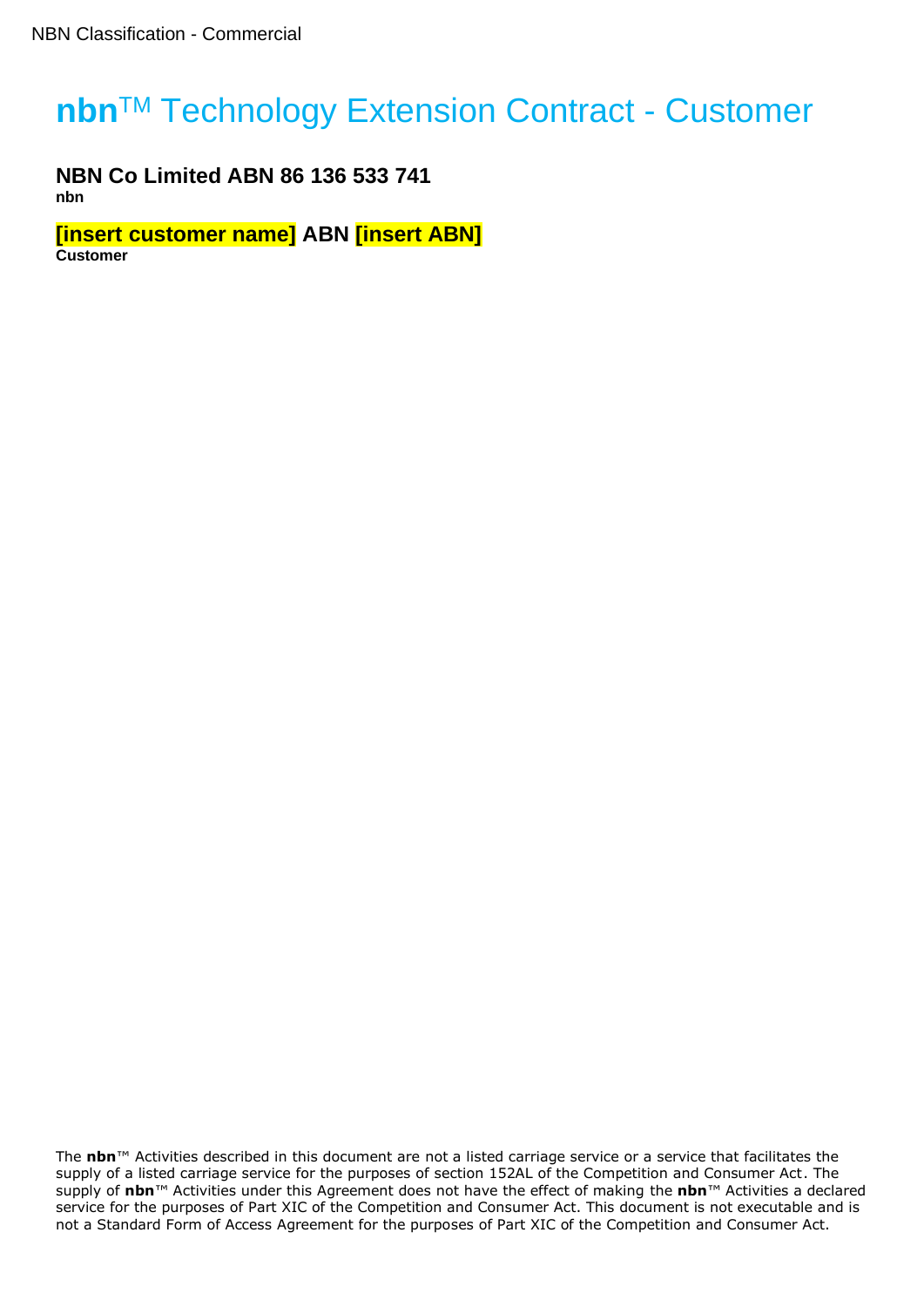## NBN Classification - Commercial

# **nbn™ Technology Extension Contract - Customer**

| <b>Version</b> | <b>Description</b>                                                           | <b>Effective Date</b> |
|----------------|------------------------------------------------------------------------------|-----------------------|
| 1.0            | First issued version of $nbn™$ Technology Extension Contract - Customer      | 28 April 2018         |
| 2.0            | Second issued version of nbn™ Technology Extension Contract - Customer       | 02 July 2018          |
| 3.0            | Third issued version of $nbn^{TM}$ Technology Extension Contract – Customer  | 31 August 2018        |
| 4.0            | Fourth issued version of $nbn^{TM}$ Technology Extension Contract - Customer |                       |
| 5.0            | Fifth issued version of $nbn^{TM}$ Technology Extension Contract - Customer  |                       |
| 6.0            | Sixth issued version of $nbn^{TM}$ Technology Extension Contract - Customer  | 11 October 2018       |
| 6.1            | Updated version of nbn <sup>™</sup> Technology Extension Contract - Customer | 29 November 2018      |
| 6.2            | Updated version of nbn™ Technology Extension Contract - Customer             | 10 March 2021         |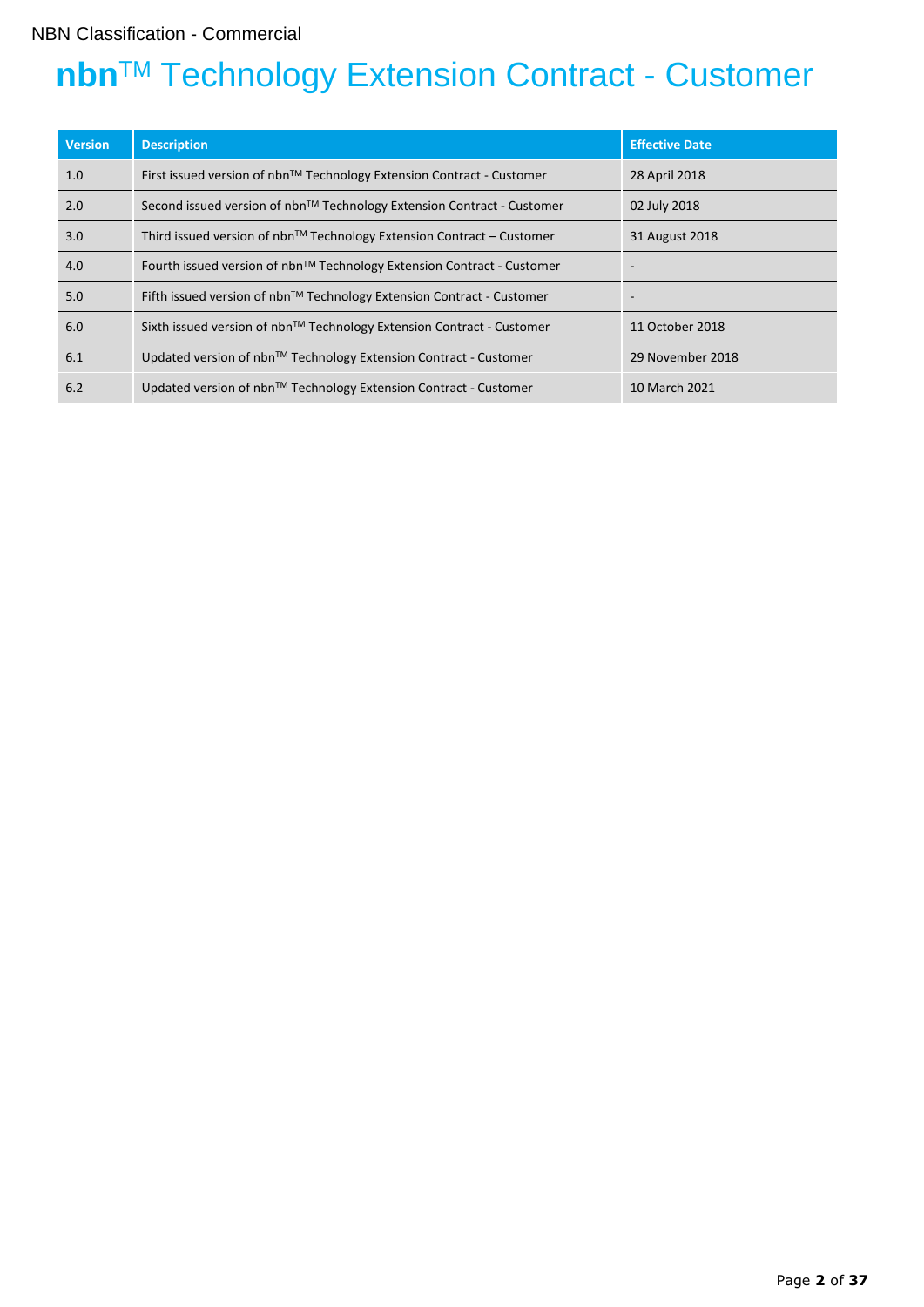## Contents

| 1.  |                                               |                                                                                          |  |  |  |
|-----|-----------------------------------------------|------------------------------------------------------------------------------------------|--|--|--|
|     | 1.1<br>1.2                                    |                                                                                          |  |  |  |
| 2.  |                                               |                                                                                          |  |  |  |
|     | 2.1<br>2.2<br>2.3<br>2.4<br>2.5               |                                                                                          |  |  |  |
| 3.  |                                               |                                                                                          |  |  |  |
|     | 3.1<br>3.2<br>3.3<br>3.4<br>3.5<br>3.6        | Termination by nbn for Regulatory Event or Shareholder Minister Requirement  9           |  |  |  |
| 4.  |                                               |                                                                                          |  |  |  |
|     | 4.1<br>4.2<br>4.3<br>4.4<br>4.5<br>4.6        | Cancellation of Technology Change by the Customer for convenience  12                    |  |  |  |
| 5.  |                                               |                                                                                          |  |  |  |
|     | 5.1<br>5.2                                    | Customer's obligations in relation to nbn infrastructure and equipment  12               |  |  |  |
| 6.  |                                               |                                                                                          |  |  |  |
|     | 6.1                                           |                                                                                          |  |  |  |
|     |                                               |                                                                                          |  |  |  |
| 7.  |                                               | Customer's Deferred Charge and Deferred Charge Payments 14                               |  |  |  |
|     | 7.1<br>7.2                                    |                                                                                          |  |  |  |
| 8.  |                                               |                                                                                          |  |  |  |
|     | 8.1<br>8.2<br>8.3<br>8.4<br>8.5<br>8.6<br>8.7 |                                                                                          |  |  |  |
|     |                                               | Section D: Liability, confidentiality, intellectual property, data security and Disputes |  |  |  |
| 9.  |                                               |                                                                                          |  |  |  |
| 10. |                                               |                                                                                          |  |  |  |
|     | 10.1<br>10.2<br>10.3<br>10.4<br>10.5<br>10.6  |                                                                                          |  |  |  |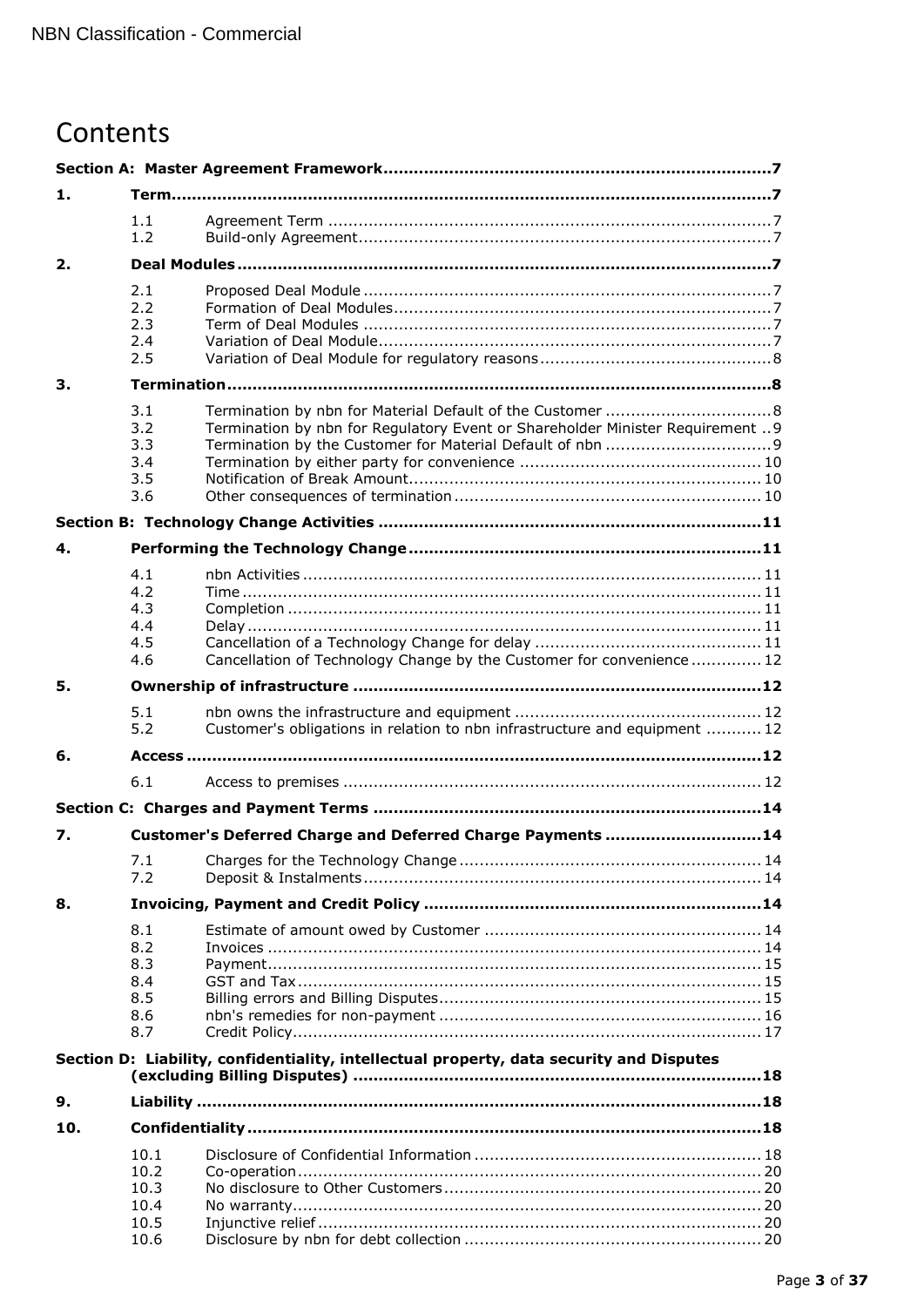|     | 10.7                         |  |  |  |  |
|-----|------------------------------|--|--|--|--|
| 11. |                              |  |  |  |  |
| 12. |                              |  |  |  |  |
| 13. |                              |  |  |  |  |
|     | 13.1<br>13.2<br>13.3         |  |  |  |  |
|     |                              |  |  |  |  |
| 14. |                              |  |  |  |  |
|     | 14.1<br>14.2<br>14.3<br>14.4 |  |  |  |  |
| 15. |                              |  |  |  |  |
|     | 15.1<br>15.2                 |  |  |  |  |
| 16. |                              |  |  |  |  |
| 17. |                              |  |  |  |  |
| 18. |                              |  |  |  |  |
| 19. |                              |  |  |  |  |
| 20. |                              |  |  |  |  |
| 21. |                              |  |  |  |  |
| 22. |                              |  |  |  |  |
| 23. |                              |  |  |  |  |
| 24. |                              |  |  |  |  |
|     |                              |  |  |  |  |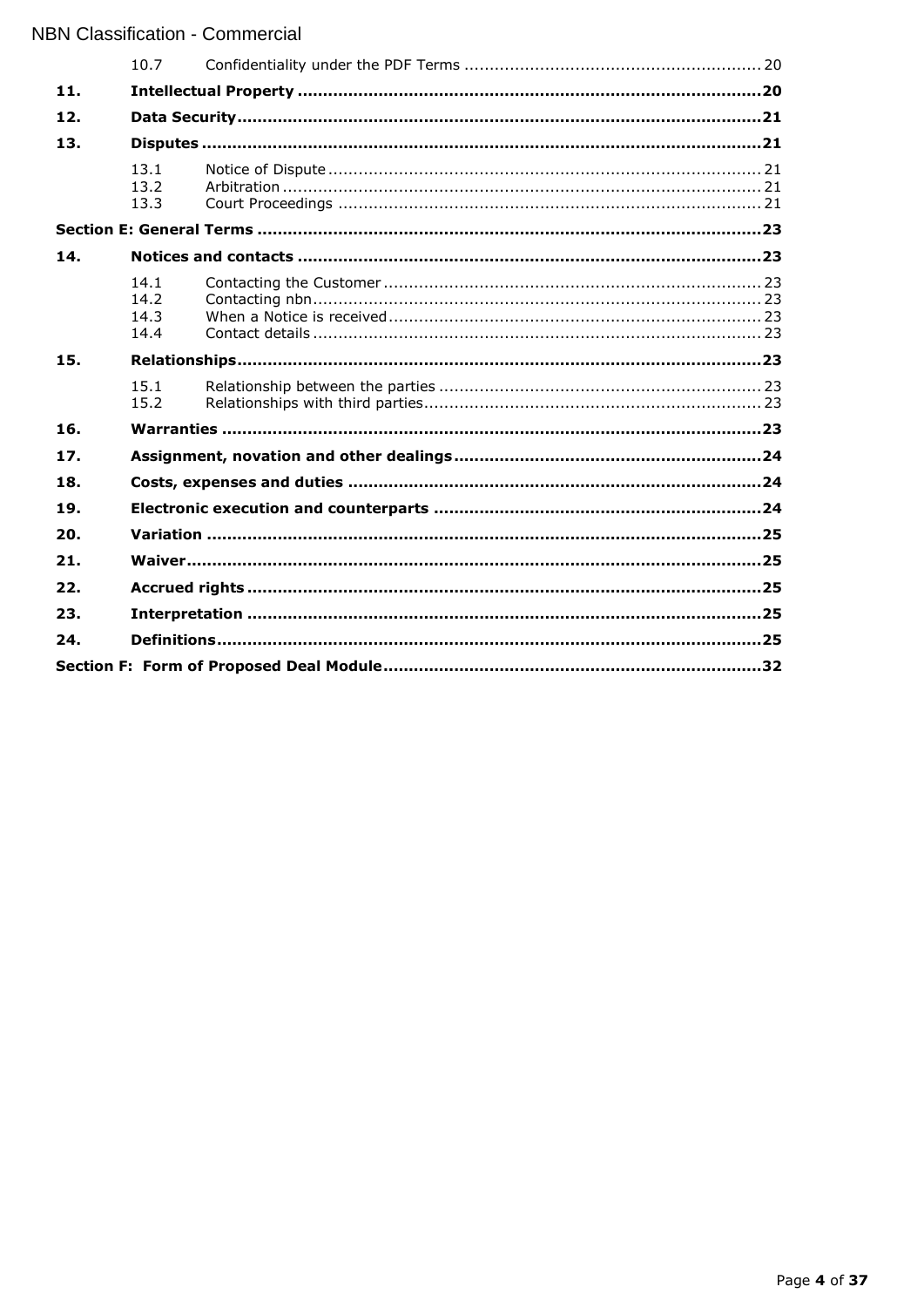## **nbn**™ Technology Extension Contract - Customer

## Parties

**NBN Co Limited** ABN 86 136 533 741 of Level 40, 360 Elizabeth Street, Melbourne, Vic, 3000 (**nbn**)

**[insert customer name]** ABN **[insert ABN number]** of **[insert registered address]** (**Customer**)

## Background

- A The **nbn™** network is being rolled out across Australia using a mix of different technologies as determined by **nbn**.
- **B nbn** and the Customer are parties to a Wholesale Broadband Agreement which sets out the terms on which the Customer may order products from **nbn** and **nbn** will supply those products to the Customer over the **nbn™** Network.
- C The parties are entering this master agreement under which, from time to time, **nbn** and Customer may agree the terms of a Deal Module, governing the design and installation of certain infrastructure required for the **nbn**TM Network to be made available to **nbn**'s customers at certain Premises by means of an alternative access technology to the access technology that **nbn** had originally proposed to use to service that Premises. This Agreement does not govern the supply of any Products (as that term is defined in the Wholesale Broadband Agreement) to the Customer by **nbn**.
- D **nbn** and the Customer promise to carry out and complete their respective obligations in accordance with this Agreement.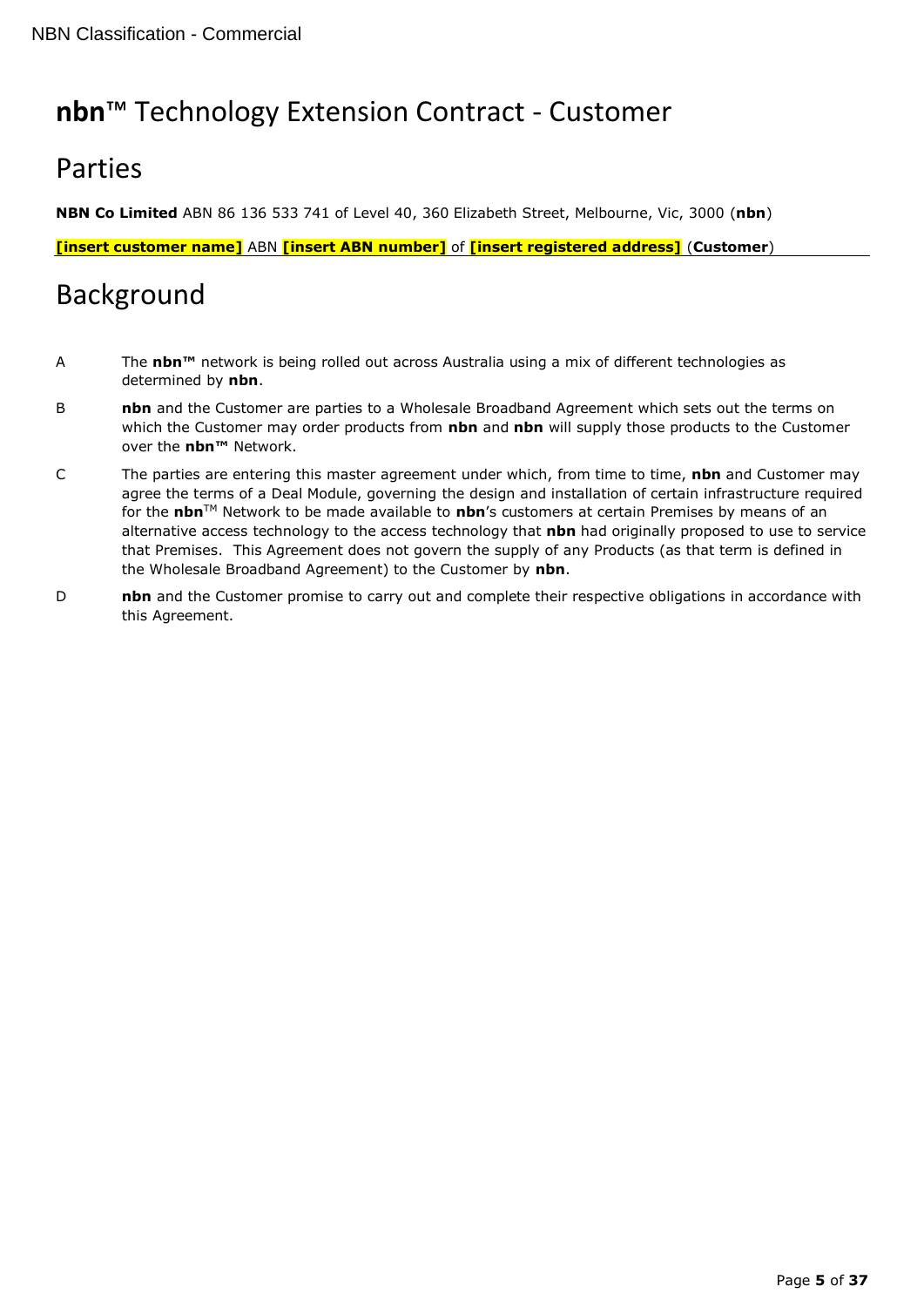## Execution

| Executed as an agreement.                   |  |  |  |  |
|---------------------------------------------|--|--|--|--|
| Signed for nbn co limited by its authorised |  |  |  |  |
| representatives:                            |  |  |  |  |

Signature of authorised representative Signature of authorised representative

Name of authorised representative Name of authorised representative

Date of signature **Date of signature** Date of signature

Executed by **[insert customer name]** by its authorised representatives:

Signature of authorised representative Signature of authorised representative

Name of authorised representative Name of authorised representative

Date of signature Date of signature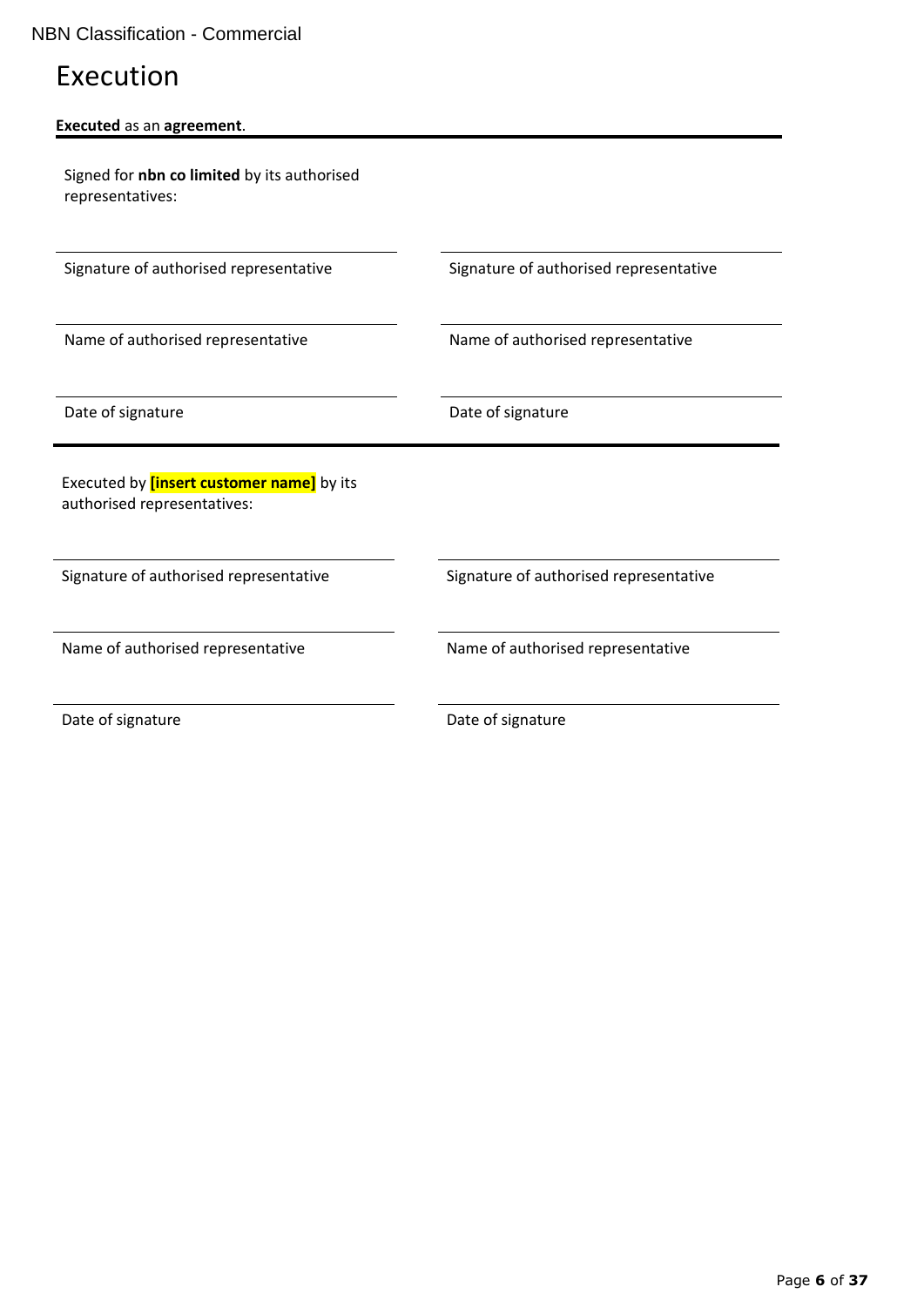## <span id="page-6-0"></span>**Section A: Master Agreement Framework**

## <span id="page-6-1"></span>**1. Term**

## <span id="page-6-2"></span>**1.1 Agreement Term**

This Agreement commences on the Commencement Date and continues until the later of:

- (a) the third anniversary of the Commencement Date; and
- (b) the last Module Expiry Date,

unless terminated earlier or extended in accordance with its terms (**Term**).

## <span id="page-6-3"></span>**1.2 Build-only Agreement**

This Agreement does not contain any terms under which the Customer may order Products from **nbn** or the terms on which **nbn** will supply Products to the Customer. Any such order or supply will occur on the terms of the Wholesale Broadband Agreement.

## <span id="page-6-4"></span>**2. Deal Modules**

## <span id="page-6-5"></span>**2.1 Proposed Deal Module**

- (a) **nbn** may at any time and from time to time issue to the Customer a proposed Deal Module in the form set out in Section F or in such other form agreed between the parties in writing (**Proposed Deal Module**).
- (b) Customer may at any time request **nbn** to issue a Proposed Deal Module in respect of premises specified by the Customer, and **nbn** must:
	- (i) consider that request; and
	- (ii) notify the Customer within 10 Business Days of **nbn** receiving the Customer's request, in the event that **nbn** does not intend to issue a Proposed Deal Module in relation to the request and provide the Customer with the reason **nbn** does not intend to issue a Proposed Deal Module, unless **nbn** considers that it is unable to, or it would be adverse to **nbn**'s interests to, disclose that reason to the Customer (including because the reason is confidential, commercially sensitive, or of such a nature that disclosure to the Customer would be inconsistent with **nbn** company policy).

## <span id="page-6-6"></span>**2.2 Formation of Deal Modules**

- (a) A Proposed Deal Module issued by **nbn** constitutes a legally binding offer by **nbn** in accordance with this Agreement.
- (b) The Customer may accept a Proposed Deal Module by executing it in the manner provided, and within the timeframe specified, in the Proposed Deal Module.
- (c) If the Customer notifies **nbn** that it wishes to discuss any aspect of a Proposed Deal Module, **nbn** must meet with the Customer within 10 Business Days of the Customer's notice to discuss and negotiate in good faith to resolve any issues the Customer raises in respect of the Proposed Deal Module.
- (d) Each Deal Module constitutes a separate legally binding contract between **nbn** and the Customer on the following terms:
	- (i) the terms and conditions of this Agreement; and
	- (ii) the terms and conditions of the relevant Deal Module.
- (e) In the event of any inconsistency between the terms and conditions of this Agreement and a Deal Module, the terms of the Deal Module will prevail to the extent of the inconsistency.

## <span id="page-6-7"></span>**2.3 Term of Deal Modules**

The term of a Deal Module:

- (a) commences on the Module Commencement Date; and
- (b) continues until the Module Expiry Date set out in the relevant Deal Module,

unless terminated earlier or extended in accordance with its terms.

## <span id="page-6-9"></span><span id="page-6-8"></span>**2.4 Variation of Deal Module**

- (a) Either party may notify the other in writing that it wishes to vary the Premises or the Chosen Technology in respect of a Premises that are the subject of a Deal Module and reasonable supporting details for the request.
- (b) The party receiving the variation request will use reasonable endeavours to respond within 10 Business Days of receiving the request (or such other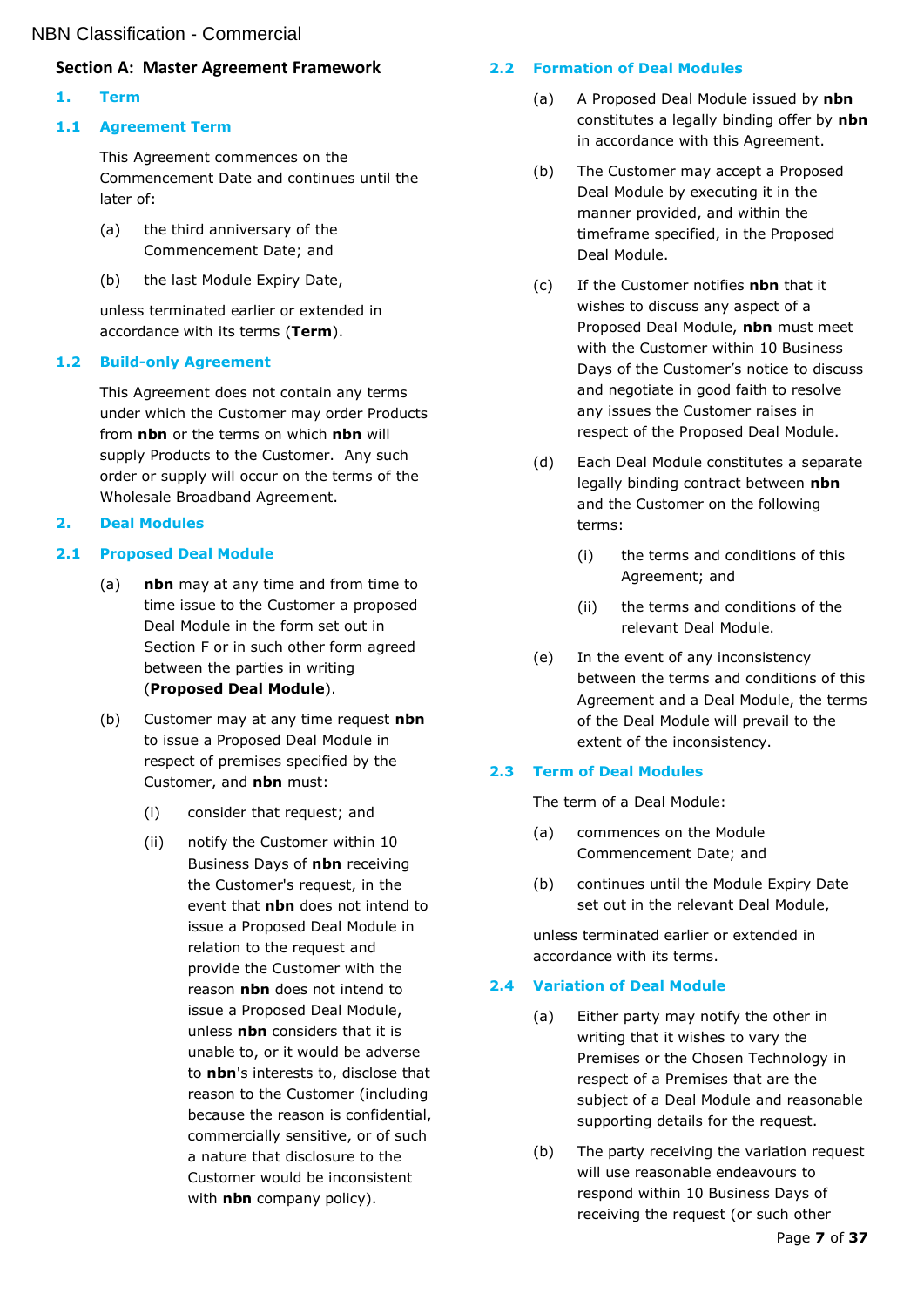### NBN Classification - Commercial

period agreed by the parties), which response may be a request for further information or time to consider the request.

(c) Each party will consider any such request from the other party, and the parties will negotiate in good faith to resolve the matter (which may include adjustments to any fees or charges payable under this Agreement) within 10 Business Days following the date of the response to the request described in clause [2.4\(a\)](#page-6-9) (or such other period agreed by the parties).

#### <span id="page-7-0"></span>**2.5 Variation of Deal Module for regulatory reasons**

- <span id="page-7-3"></span>(a) Without limiting clause [3.2,](#page-8-0) if **nbn** reasonably believes that a variation to a Deal Module is required:
	- (i) as a result of a Regulatory Event;
	- (ii) as a result of a direction by a Shareholder Minister; or
	- (iii) to comply with the requirements or consequences of its Non-Discrimination Obligations,

**nbn** may notify the Customer of the terms of the proposed variation to that Deal Module (**Proposed Regulatory Variation Notice**). Nothing in this clause requires **nbn** to provide the Customer with a Proposed Regulatory Variation Notice.

- (b) The parties must meet as soon as practicable after the Customer's receipt of the Proposed Regulatory Variation Notice and discuss in good faith the terms of any variation to the Deal Module.
- <span id="page-7-5"></span>(c) If the parties are unable to agree a variation to the Deal Module within 20 Business Days of the Customer's receipt of a Proposed Regulatory Variation Notice (or such other period agreed between the parties):
	- (i) **nbn** may provide a notice to the Customer setting out the terms of the variation to the Deal Module terms which it reasonably believes are required for the reasons in clause [2.5\(a\)](#page-7-3) and, if the Customer does not exercise its rights under

clause [2.5\(c\)\(ii\)](#page-7-4) within 10 Business Days of receipt of such notice, the Deal Module will be varied as set out in **nbn**'s notice; and

- <span id="page-7-4"></span>(ii) within 10 Business Days of receiving the notice in clause [2.5\(c\)\(i\),](#page-7-5) the Customer may terminate the Deal Module by notice in writing to **nbn**.
- <span id="page-7-6"></span>(d) On and from the date of termination under clause [2.5\(c\)\(ii\):](#page-7-4)
	- (i) the Customer is not required under that Deal Module or this Agreement to make any further payments to **nbn** under clause [7.1,](#page-13-2) regardless of whether or not an invoice has been issued in relation to that Deal Module and is unpaid as at the relevant termination date;
	- (ii) **nbn** will refund the Deposit and any Instalments paid by the Customer under that Deal Module; and
	- (iii) for the avoidance of doubt, this clause [2.5\(d\)](#page-7-6) does not affect any Deferred Charge Payments which relate to another Deal Module under this Agreement or other charges which relate to another Deal Module under this Agreement.

#### <span id="page-7-1"></span>**3. Termination**

### <span id="page-7-2"></span>**3.1 Termination by nbn for Material Default of the Customer**

- <span id="page-7-7"></span>(a) **nbn** may terminate this Agreement or any Deal Module upon notice to the Customer:
	- (i) if the Customer commits a Material Default under this Agreement or any Deal Module (including not making payments under clause [8.3\)](#page-14-0) and:
		- A. that Material Default is not capable of remedy; or
		- B. if the Material Default is able to be remedied, the Customer fails to remedy the Material Default within 30 days of a notice by **nbn**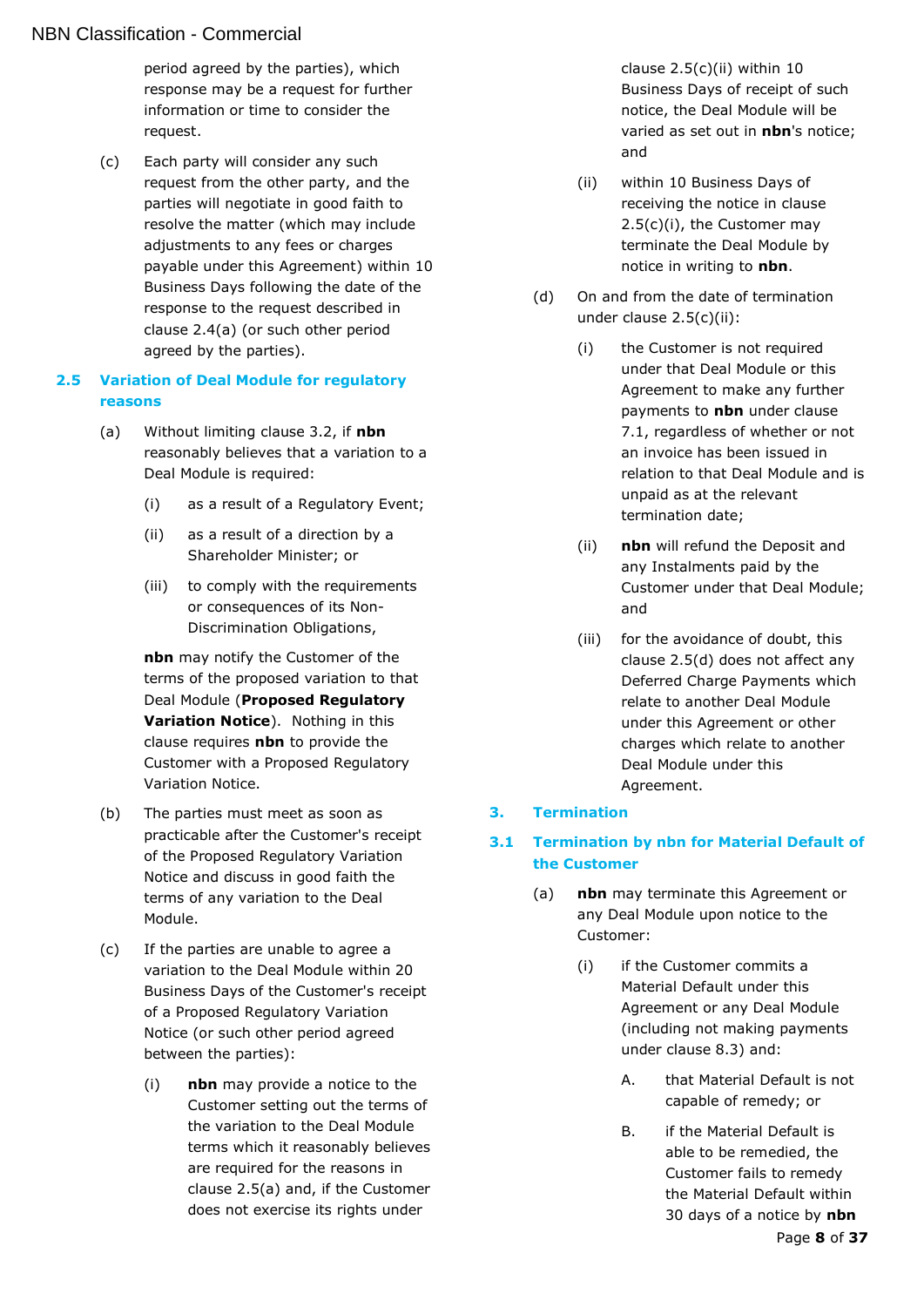requiring the Customer to do so;

- (ii) if an Insolvency Event occurs in respect of the Customer.
- (b) If this Agreement or any Deal Module is terminated by **nbn** under this clause [3.1:](#page-7-2)
	- (i) the Customer must pay the relevant Break Amount to **nbn** for each Premises affected by that termination or cancellation; and
	- (ii) the Deferred Charge will be reduced by the Premises Amount for each Premises affected by that termination or cancellation.

#### <span id="page-8-0"></span>**3.2 Termination by nbn for Regulatory Event or Shareholder Minister Requirement**

**nbn** may terminate this Agreement or a Deal Module, or cancel a Technology Change at a Premises, at any time upon notice to the Customer if:

- (a) a Regulatory Event has occurred which makes **nbn**'s continued performance of any **nbn** Activities on the terms of this Agreement unlawful or potentially unlawful (as determined by **nbn**), or has a material adverse effect on **nbn**'s expected commercial return in relation to the **nbn** Activities; or
- (b) required as a result of a direction by a Shareholder Minister,

in which case:

- (c) **nbn** will not have any further obligation to perform the **nbn** Activities affected by such a termination;
- (d) **nbn** will not be liable to the Customer in respect of any such termination; and
- (e) unless stated otherwise in a Deal Module, if a Deal Module is terminated under this clause [3.2,](#page-8-0) then on and from the date of such termination no further Deferred Charge Payments will be payable by the Customer under that Deal Module. For the avoidance of doubt, this does not affect any Deferred Charge Payments which relate to any other Deal Module under this Agreement; and
- (f) if this Agreement is terminated under this clause [3.2,](#page-8-0) then on and from the

date of termination the Customer will not be required to make any further payments to **nbn** under clause [7.1,](#page-13-2) regardless of whether or not an invoice has been issued in relation to a Deal Module and is unpaid as at the relevant termination date.

- (g) If **nbn** terminates this Agreement or a Deal Module under this clause [3.2,](#page-8-0) **nbn** will refund the Deposit and all Instalments paid to **nbn** under the terminated Deal Modules.
- (h) If **nbn** cancels a Technology Change at a Premises under this clause [3.2:](#page-8-0)
	- (i) In respect of each Premises where a Technology Change has been cancelled, **nbn** will pay to the Customer the Refund Amount;
	- (ii) the Deferred Charge will be reduced by the Premises Amount for any Premises affected by cancellation under this clause [3.2;](#page-8-0) and
	- (iii) the Customer's obligations to pay the remainder of the Deferred Charge pursuant to clauses [7](#page-13-1) and [8](#page-13-4) will survive cancellation of the Technology Change.

### <span id="page-8-1"></span>**3.3 Termination by the Customer for Material Default of nbn**

- <span id="page-8-3"></span><span id="page-8-2"></span>(a) The Customer may terminate this Agreement or a Deal Module upon notice to **nbn**:
	- (i) if **nbn** commits a Material Default under the Deal Module and:
		- A. that Material Default is not capable of remedy; or
		- B. if the Material Default is able to be remedied, **nbn** fails to remedy the Material Default within 30 days of a notice by the Customer requiring **nbn** to do so;
	- (ii) if an Insolvency Event occurs in respect of **nbn**.
- (b) For the purposes of clause [3.3\(a\)\(i\),](#page-8-2) **nbn** will commit a Material Default under a Deal Module if the Dates of Practical Completion for 50% or more of the Premises (excluding those Premises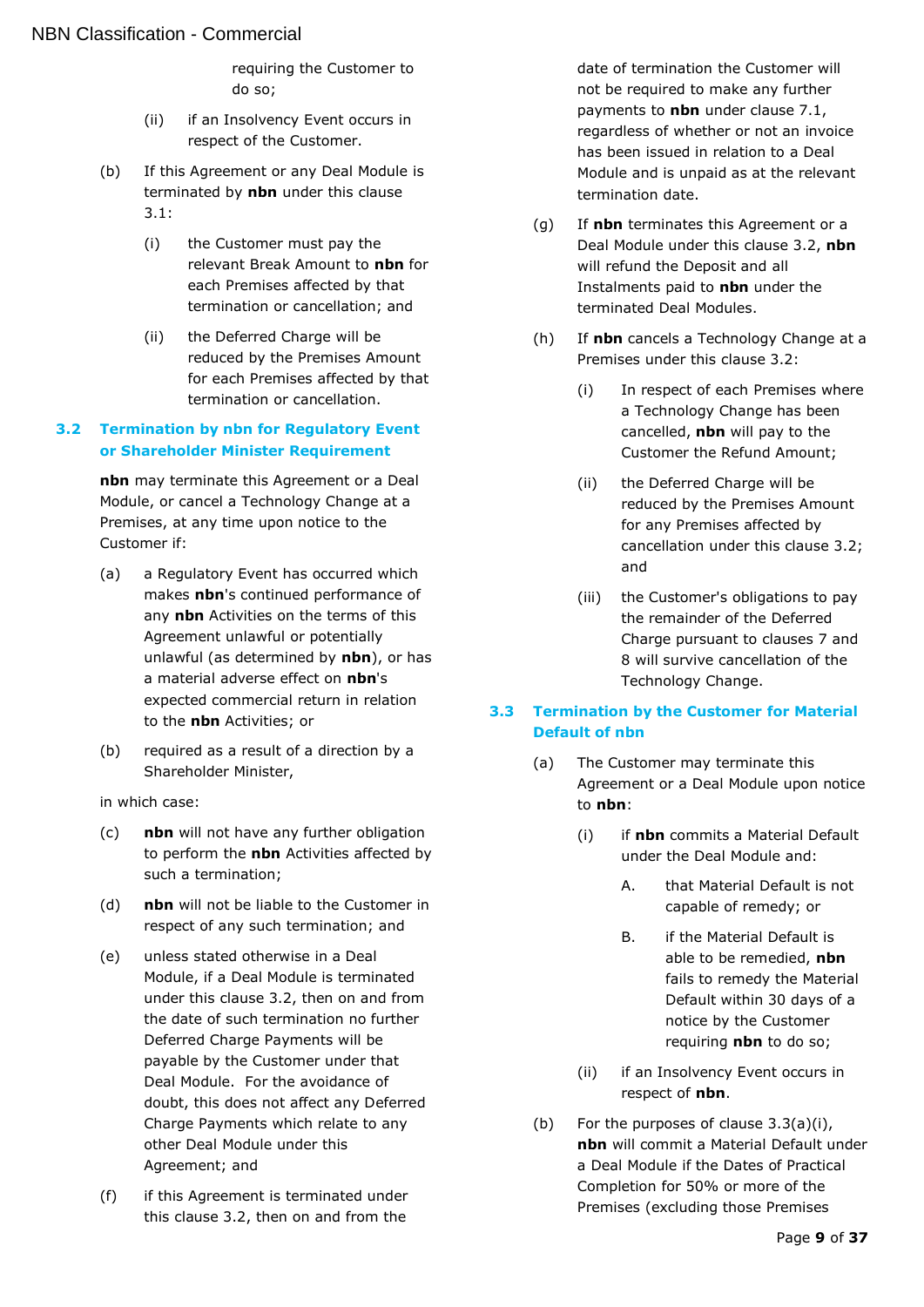#### NBN Classification - Commercial

where the Technology Change has been cancelled) the subject of a Deal Module occur or will occur more than 6 months after the Target RTC Dates for those Premises.

- <span id="page-9-3"></span>(c) If a Deal Module is terminated by the Customer under clause [3.3\(a\),](#page-8-3) unless the Deal Module provides otherwise:
	- (i) no Break Amount is payable; and
	- (ii) **nbn** will pay the Refund Amount in respect of any Premises the subject of that Deal Module that have not reached the Date of Practical Completion before termination; and
	- (iii) the Deferred Charge in respect of any Premises the subject of that Deal Module will be reduced by the Premises Amount for each of the Premises that have not reached the Date of Practical Completion before termination; and
	- (iv) any obligation to pay the Deferred Charge (as reduced under clause [3.3\(c\)\(iii\)\)](#page-9-3) will survive termination of that Deal Module and remain payable in accordance with the Deal Module.

#### <span id="page-9-0"></span>**3.4 Termination by either party for convenience**

- <span id="page-9-4"></span>(a) **nbn** or the Customer may terminate this Agreement for convenience by giving 4 months' notice to the other party.
- (b) Termination of this Agreement in accordance with clause [3.4\(a\)](#page-9-4) will not terminate or otherwise affect any rights or obligations of a party under any Deal Module in effect at the time of such termination.

#### <span id="page-9-1"></span>**3.5 Notification of Break Amount**

- (a) **nbn** will, within 21 days of receipt of a request from Customer, notify Customer of the total of all Break Amounts payable by Customer if Customer cancels a Technology Change in respect of any Premises.
- (b) The parties acknowledge and agree that the relevant Break Amount and Refund Amount are reasonable pre-estimates of loss resulting from a termination or cancellation of this Agreement, any Deal

Module or any Technology Change (as the case may be).

#### <span id="page-9-2"></span>**3.6 Other consequences of termination**

If this Agreement or any Deal Module is terminated other than in accordance with clause [3.4](#page-9-0) or a Technology Change is cancelled for any reason:

- (a) on and from the time of such termination or cancellation, **nbn** does not have any obligation to perform the **nbn** Activities or complete the Technology Change or make the Technology Change available to the Customer;
- (b) to the extent permitted by law and subject to clauses [3.2,](#page-8-0) [3.3](#page-8-1) and [4.5,](#page-10-6) **nbn** will not have any liability to the Customer whether under this Agreement or any Deal Module or otherwise in connection with the Technology Change not being completed; and
- (c) each party must comply with the transition out provisions specified in a Deal Module, if any.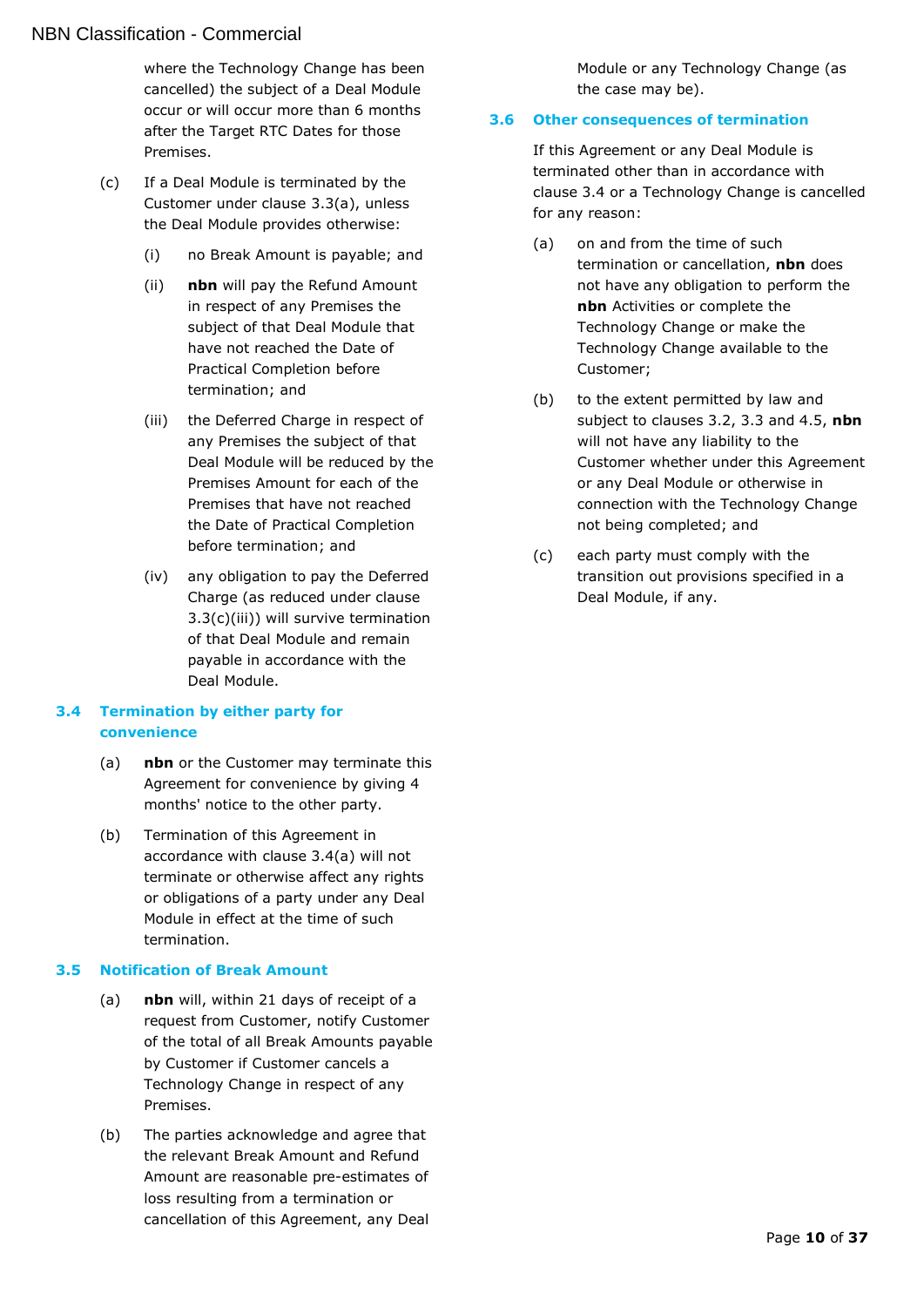#### <span id="page-10-0"></span>**Section B: Technology Change Activities**

## <span id="page-10-1"></span>**4. Performing the Technology Change**

### <span id="page-10-2"></span>**4.1 nbn Activities**

- (a) In the absence of this Agreement, the Original Technology identified in the Module Particulars served (or was planned to serve) the Premises.
- (b) **nbn** will carry out the **nbn** Activities to perform the Technology Change on the terms of this Agreement. The Technology Change will not entitle the Customer to order an End User Connection in respect of a Premises unless and until it is able to do so under the Wholesale Broadband Agreement.

## <span id="page-10-3"></span>**4.2 Time**

- (a) **nbn** will complete the **nbn** Activities in respect of the Technology Change in respect of each Premises by the Target RTC Dates identified in the Site List. The Customer's sole remedies for **nbn** failing to complete a Technology Change for a Premises by the Target RTC Date are as set out in clauses [4.4](#page-10-5) and [4.5.](#page-10-6)
- <span id="page-10-7"></span>(b) Each Target RTC Date will be extended by a period of time equal to the period of any delay to the Technology Change caused or contributed to by:
	- (i) an act or omission of the Customer or its Downstream Customer, including a failure of the Customer to comply with any requirement under this Agreement;
	- (ii) a Force Majeure Event; and
	- (iii) an act or omission of a third party which is outside of **nbn**'s reasonable control, including (but not limited to), a failure of that third party to grant **nbn** timely access to a site.
- (c) If there are:
	- (i) any extensions of a Target RTC Date under clause [4.2\(b\);](#page-10-7) or
	- (ii) any other delay that **nbn** anticipates may affect a Target RTC Date in that Site List,

**nbn** will, as soon as reasonably practicable, provide the Customer with an updated Site List to reflect those changes.

## <span id="page-10-9"></span><span id="page-10-4"></span>**4.3 Completion**

- (a) A Technology Change will be complete in respect of a Premises when that Premises is Ready to Connect for the purposes of the Chosen Technology (the **Date of Practical Completion**).
- (b) **nbn** will notify the Customer in writing that the Technology Change is complete in respect of a Premises within 5 Business Days of the Date of Practical Completion.

## <span id="page-10-5"></span>**4.4 Delay**

- (a) If at any time **nbn** reasonably believes that a Premises will not be Ready to Connect on or before the relevant Target RTC Date, it must notify the Customer of the expected delay at least 60 days before the Target RTC Date (if **nbn** has formed the relevant belief at that time) and in any event as soon as reasonably practicable.
- (b) If the Date of Practical Completion for a Premises occurs more than one month after the Target RTC Date for that Premises, then the Deferred Charge will be reduced by the Delay Amount, multiplied by the number of calendar days between the Target RTC Date for a Premises and the Date of Practical Completion for that Premises. On the Invoice Event for the Deferred Charge Payment, the Deferred Charge Payment will be adjusted to reflect the reduction of the Deferred Charge.

## <span id="page-10-6"></span>**4.5 Cancellation of a Technology Change for delay**

- <span id="page-10-8"></span>(a) If a Date of Practical Completion for a Premises has not occurred 6 months or more after the Target RTC Date for that Premises, then:
	- (i) at any time after the date that is 6 months after the Target RTC Date, but prior to the Date of Practical Completion for that Premises, the Customer may cancel the Technology Change for that Premises by providing notice to **nbn**; and
	- (ii) if the Customer cancels the Technology Change for that Premises in accordance with clause  $4.5(a)(i)$ :
		- A. the Deferred Charge will, from the date of cancellation, be reduced by the Premises Amount for each of the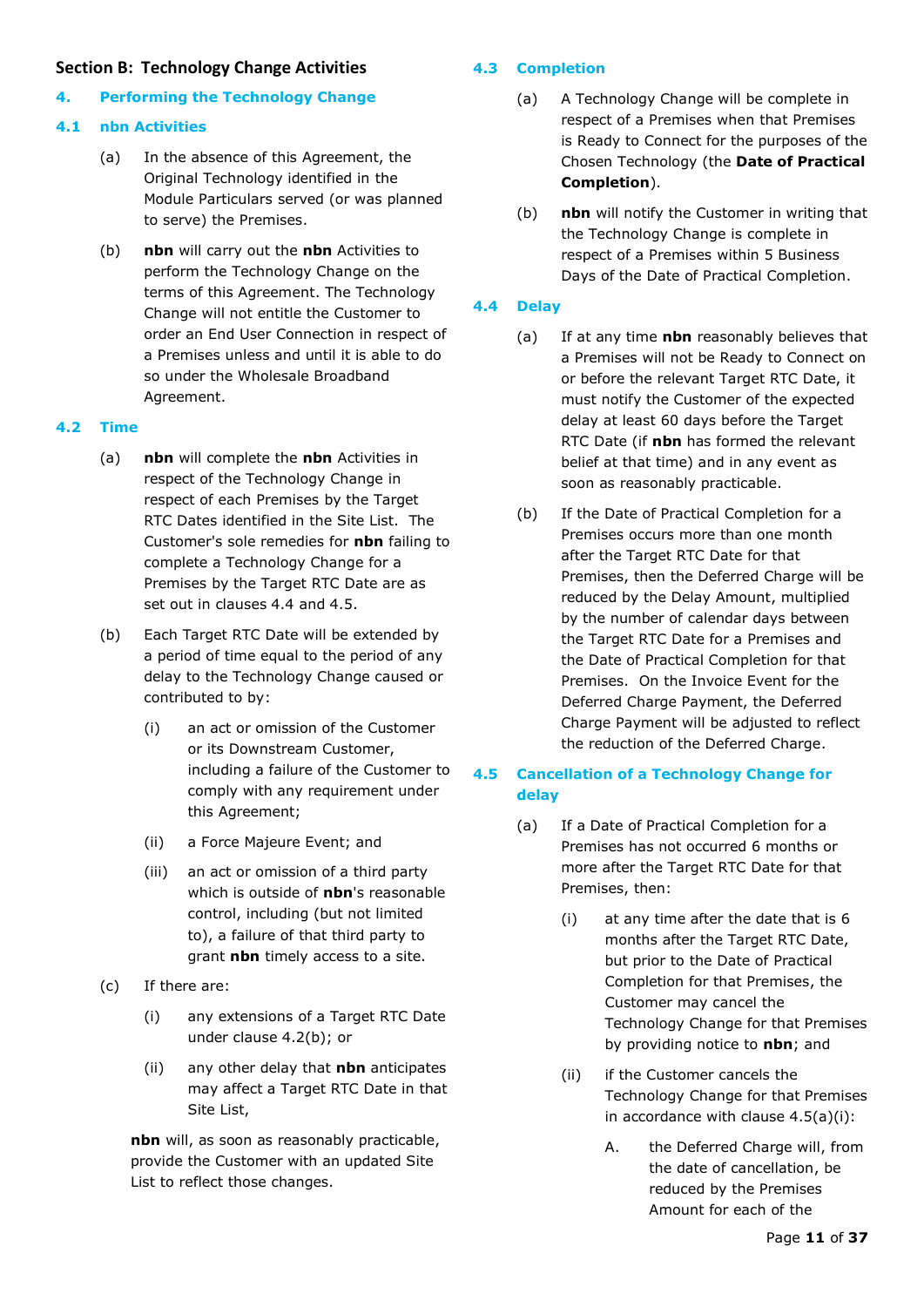Premises that have not reached the Date of Practical Completion before that cancellation; and

B. **nbn** will pay the Customer the Refund Amount for each Premises the subject of the cancellation.

#### <span id="page-11-0"></span>**4.6 Cancellation of Technology Change by the Customer for convenience**

- <span id="page-11-7"></span>(a) Subject to clause [4.6\(c\),](#page-11-6) the Customer may cancel a Technology Change in respect of any Premises for convenience by providing not less than 10 Business Days' notice to **nbn** in writing specifying the relevant Premises.
- (b) The Customer must exercise its rights pursuant to clause [4.6\(a\)](#page-11-7) if there is no reasonable prospect of it placing an order under the WBA for a Product which uses the Chosen Technology at the Premises within 60 Business Days of the date on which the Premises is Serviceable.
- <span id="page-11-6"></span>(c) If the Customer cancels a Technology Change in respect of any Premises pursuant to this clause [4.6](#page-11-0) (including where no **nbn** Activities have commenced at the date of that cancellation):
	- (i) the Customer must pay the relevant Break Amount to **nbn** for each Premises affected by that termination or cancellation; and
	- (ii) the Deferred Charge will be reduced by the Premises Amount for each Premises affected by that termination or cancellation.

#### <span id="page-11-1"></span>**5. Ownership of infrastructure**

#### <span id="page-11-2"></span>**5.1 nbn owns the infrastructure and equipment**

Except for any rights expressly granted under this Agreement, the Customer (and any Downstream Customer) does not obtain any right, title or interest (whether legal, equitable or statutory) in any part of the infrastructure, cable and associated equipment installed or used by **nbn** in connection with the Technology Change under or in accordance with this Agreement.

#### <span id="page-11-3"></span>**5.2 Customer's obligations in relation to nbn infrastructure and equipment**

The Customer must not (and must use reasonable endeavours to ensure that each Downstream Customer does not) damage, interfere with or remove any cable, infrastructure or associated equipment that is used or installed in connection with the Technology Change.

#### <span id="page-11-4"></span>**6. Access**

#### <span id="page-11-9"></span><span id="page-11-5"></span>**6.1 Access to premises**

- (a) Where access is required by **nbn** or its Personnel for a purpose described in clause [6.1\(b\),](#page-11-8) the Customer must:
	- (i) provide **nbn** and its Personnel with safe and timely access to any premises owned, controlled or occupied by the Customer or any of its Related Bodies Corporate;
	- (ii) ensure that **nbn** and its Personnel are provided with safe and timely access to the premises of Downstream Customers for so long as:
		- A. the relevant premises are owned, controlled or occupied by Downstream Customers, or any of their Related Bodies Corporate; and
		- B. those persons have a contract with Customer for the supply of a product or service which relies on a Product as an input;
	- (iii) pay **nbn** any Third Party Access Charges which **nbn** may incur in accessing the relevant Premises in accordance with clause [7.1.](#page-13-2)
- <span id="page-11-8"></span>(b) The purposes for which access is required under clause [6.1\(a\)](#page-11-9) are to:
	- (i) perform the **nbn** Activities; and
	- (ii) exercise any of its rights or perform any of its obligations under and in accordance with this Agreement.
- (c) Each party will procure access for itself and its Personnel to Common Property.
- (d) The Customer must notify **nbn** as promptly as feasible in the circumstances where the Customer elects to procure or procures access to Common Property for **nbn** and Personnel of **nbn** either by obtaining the consent of the relevant person or body authorised to give such consent or pursuant to Schedule 3 of the Telecommunications Act.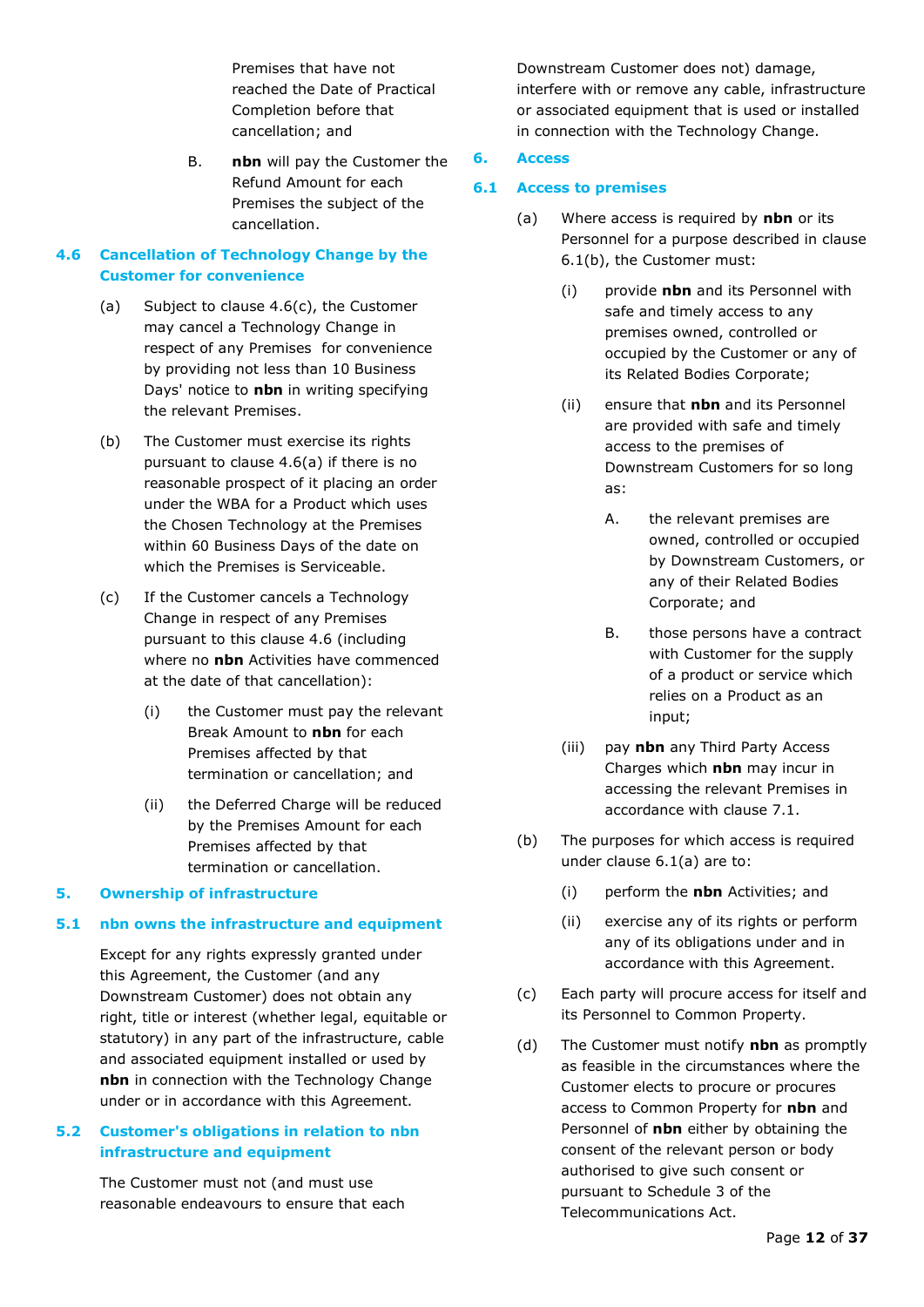- (e) Each party will provide reasonable assistance to the other in relation to access to premises for the purposes described in this clause [6.1.](#page-11-5)
- (f) **nbn** must ensure that any Personnel of **nbn** visiting any premises owned, controlled or operated or used by the Customer or Downstream Customer:
	- (i) comply with any policies that are notified by Customer or Downstream Customer (as applicable) to **nbn** from time to time (provided that as much notice as feasible in the circumstances is given to **nbn** by Customer or Downstream Customer), any reasonable directions that may be given by Customer or Downstream Customer (as applicable) to **nbn** from time to time, and all OH&S Laws; and
	- (ii) do not at any time cause Customer to be in contravention of an OH&S Law.
- <span id="page-12-1"></span><span id="page-12-0"></span>(g) If **nbn** or the Customer becomes aware that Third Party Access Charges may be imposed upon **nbn** to access the relevant Premises:
	- (i) that party must notify the other party as soon as is reasonably practicable, and in any event within 10 Business Days of becoming so aware;
	- (ii) the Customer must inform **nbn**  within 5 Business Days of the notification in clause [6.1\(g\)\(i\)](#page-12-0) whether or not the Customer approves **nbn** incurring those Third Party Access Charges to access the Premises; and
	- (iii) **nbn** will not charge the Customer any Third Party Access Charges the subject of the notification in clause [6.1\(g\)\(i\)](#page-12-0) unless the Customer provides its approval under clause [6.1\(g\)\(ii\).](#page-12-1)
- (h) If the Customer does not provide approval in accordance with clause [6.1\(g\)\(ii\),](#page-12-1) **nbn**  will have no obligation under this Agreement or a Deal Module to:
	- (i) perform any **nbn** Activities which require access to that Premises; or

(ii) incur liability for, or pay, the Third Party Access Charges.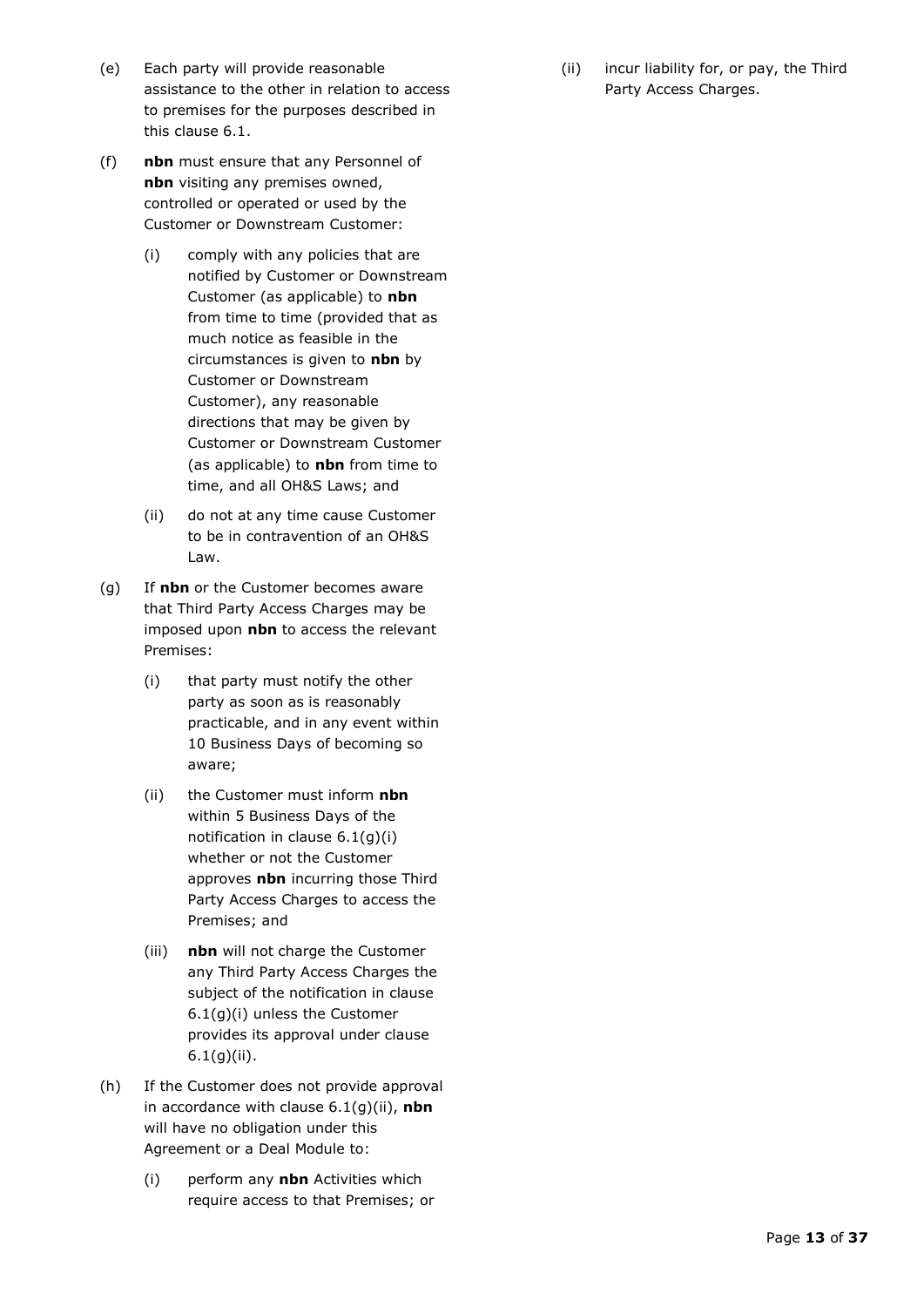#### <span id="page-13-0"></span>**Section C: Charges and Payment Terms**

<span id="page-13-1"></span>**7. Customer's Deferred Charge and Deferred Charge Payments** 

## <span id="page-13-2"></span>**7.1 Charges for the Technology Change**

- (a) The Customer must pay **nbn:**
	- (i) any Upfront Build Charge by means of the Deposit and Instalments;
	- (ii) any Deferred Charge by means of the Deferred Charge Payments; and
	- (iii) any Break Amount,

which amounts are calculated by reference to the costs incurred by **nbn** performing the **nbn** Activities at the Premises for the Technology Change.

- (b) The Customer must also pay **nbn**:
	- (i) any Third Party Access Charges approved by the Customer under clause  $6.1(g)(ii)$ ; and
	- (ii) any Failed Appointment Charges.
- (c) The Customer acknowledges that the Customer and not the Downstream Customer is responsible for all payments required to be made under this Agreement to **nbn** (including any Deferred Charge Payments or Break Amount) even if a Downstream Customer:
	- (i) ceases to own or occupy the relevant Premises after the Customer's acceptance of the relevant Deal Module;
	- (ii) decides that it no longer wishes to proceed with the acquisition of products or services which require the Technology Change in respect of its Premises; or
	- (iii) terminates or breaches any contract, arrangement or understanding it may have with the Customer.

## <span id="page-13-3"></span>**7.2 Deposit & Instalments**

- (a) **nbn** will not commence any **nbn** Activities in respect of the Technology Change until the Deposit (if any) has been paid.
- (b) The parties acknowledge that the Deposit and Instalments are non-refundable unless otherwise specified in this Agreement.

## <span id="page-13-4"></span>**8. Invoicing, Payment and Credit Policy**

## <span id="page-13-7"></span><span id="page-13-5"></span>**8.1 Estimate of amount owed by Customer**

- (a) At least 20 Business Days prior to the Invoice Event for the Deferred Charge Payment, **nbn** must notify the Customer of the amount of the Deferred Charge Payment (if any) that **nbn** estimates will be payable by the Customer at that Invoice Event (**Rollover Notice**).
- <span id="page-13-8"></span>(b) Within 10 Business Days of receiving the notice referred to in clause [8.1\(a\)](#page-13-7) the Customer must elect by notification to **nbn** to either:
	- (i) not delay the Invoice Event for the Deferred Charge Payment; or
	- (ii) delay the Invoice Event for the Deferred Charge Payment by the period specified by **nbn** in the notice (which will be a period not less than 3 months and not more than 12 months after the date of the original Invoice Event), in which case the Deal Module will be varied, with effect from the date of **nbn**'s receipt of the Customer's election notice, to:
		- A. change the Invoice Event to the date stated in the Rollover Notice; and
		- B. extend the term of the Deal Module to the date stated in the Rollover Notice.
- (c) If no election is made by the Customer in accordance with clause [8.1\(b\),](#page-13-8) there will be no delay of the Invoice Event for the Deferred Payment.

## <span id="page-13-6"></span>**8.2 Invoices**

- (a) Following an Invoice Event, **nbn** will invoice the Customer for the relevant Deposit, Instalments, Deferred Charge Payment, Break Amounts, Third Party Access Charges and Failed Appointment Charges payable at that Invoice Event.
- (b) **nbn** will use reasonable endeavours to issue each invoice within 10 Business Days of the Invoice Event.
- <span id="page-13-9"></span>(c) The Customer must pay **nbn** the full amount set out in an invoice on the later of the due date specified in an invoice and the date which is 30 calendar days after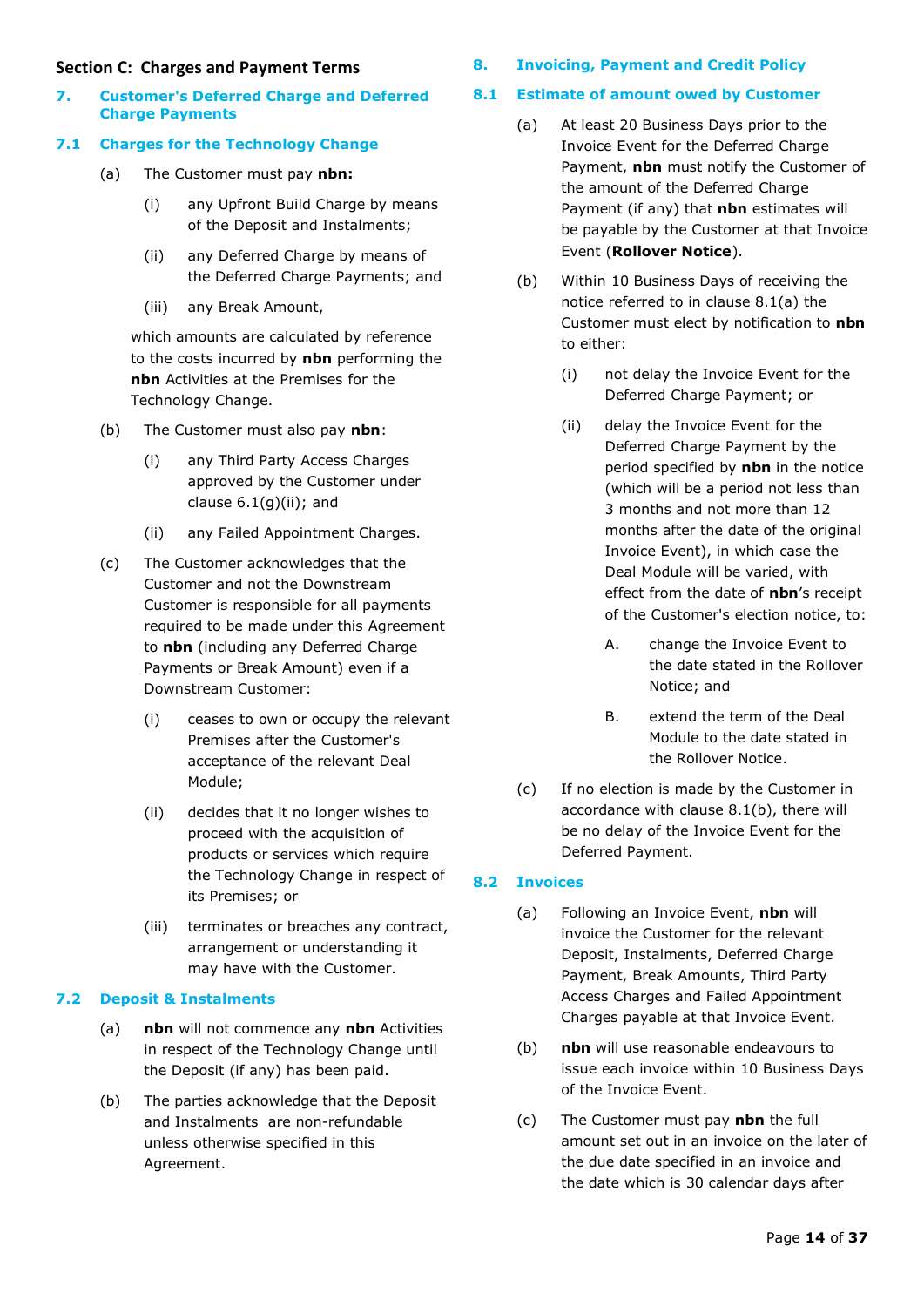the date the invoice was issued (**Due Date**).

- (d) Each invoice issued by **nbn** will:
	- (i) set out the amount payable by the Customer in Australian dollars;
	- (ii) contain sufficient information to reasonably enable the Customer to identify the payment to which the invoice relates; and
	- (iii) comply with all of the requirements of a Tax Invoice under the GST Law.

#### <span id="page-14-0"></span>**8.3 Payment**

- (a) Each payment of an invoice by the Customer must be:
	- (i) paid by electronic funds transfer directly to **nbn**'s nominated bank account or by such other means as stipulated by **nbn** in either the invoice or the relevant Deal Module;
	- (ii) paid without any set-off, counterclaim, withholding or deduction, including on account of any amounts owed to the Customer by **nbn** or any third party; and
	- (iii) accompanied by sufficient information for **nbn** to identify, process and properly allocate those invoice payments.
- (b) Each invoice payment made by the Customer will be treated as being received by **nbn** when that payment is credited to **nbn**'s nominated bank account in cleared funds. If an invoice payment made by the Customer is dishonoured, then that payment will be treated as not having been received by **nbn** until it is credited to **nbn**'s nominated account in cleared funds, together with a reimbursement of any dishonour fees and charges that have been paid, or may be payable, by **nbn** in respect of that dishonoured payment.

#### <span id="page-14-1"></span>**8.4 GST and Tax**

- (a) The Upfront Build Charge, Deferred Charge and any other amounts payable under this Agreement or any Deal Module exclude GST (where applicable).
- (b) If GST is or becomes payable on a Supply made in connection with this Agreement or any Deal Module, the party providing consideration for the Supply (in this clause

[8.4,](#page-14-1) the **recipient**) is responsible for paying an additional amount (in this clause [8.4,](#page-14-1) the **additional amount**) to the party making that Supply (in this clause [8.4,](#page-14-1) the **supplier**).

- (c) The payment of the additional amount is conditional on receipt of a valid Tax Invoice by the recipient.
- (d) The additional amount is equal to the amount of GST payable on that Supply, as calculated by the supplier in accordance with the GST Law.
- (e) The additional amount is payable by the recipient without set off, demand or deduction at the same time and in the same manner as the consideration for the Supply.
- (f) If an amount payable in connection with this Agreement is calculated by reference to an amount incurred by a party (in this clause [8.4,](#page-14-1) **the amount incurred**), the amount payable will be reduced by the amount of any Input Tax Credit to which that party is entitled in respect of that amount incurred.
- (g) If an Adjustment Event occurs, the parties must do all things necessary to make sure that the Adjustment Event is appropriately recognised.

#### <span id="page-14-2"></span>**8.5 Billing errors and Billing Disputes**

- (a) If an invoice omits or miscalculates any amounts payable under this Agreement, **nbn** may issue an additional invoice to the Customer, adjust an invoice submitted to the Customer or issue a credit to the Customer to recover or refund the omitted or miscalculated amounts if **nbn** does so no later than 6 months after the date of the original invoice.
- <span id="page-14-3"></span>(b) If the Customer, acting reasonably, considers there is an error in the amount set out in an invoice payable by the Customer under this Agreement (**Billing Dispute**), the Customer must notify **nbn**  in writing within six months of receipt of the invoice to which the Billing Dispute relates (**Billing Dispute Notice**).
- (c) If the parties cannot resolve the Billing Dispute within 20 Business Days after **nbn** has received the Billing Dispute Notice, either party may escalate a Billing Dispute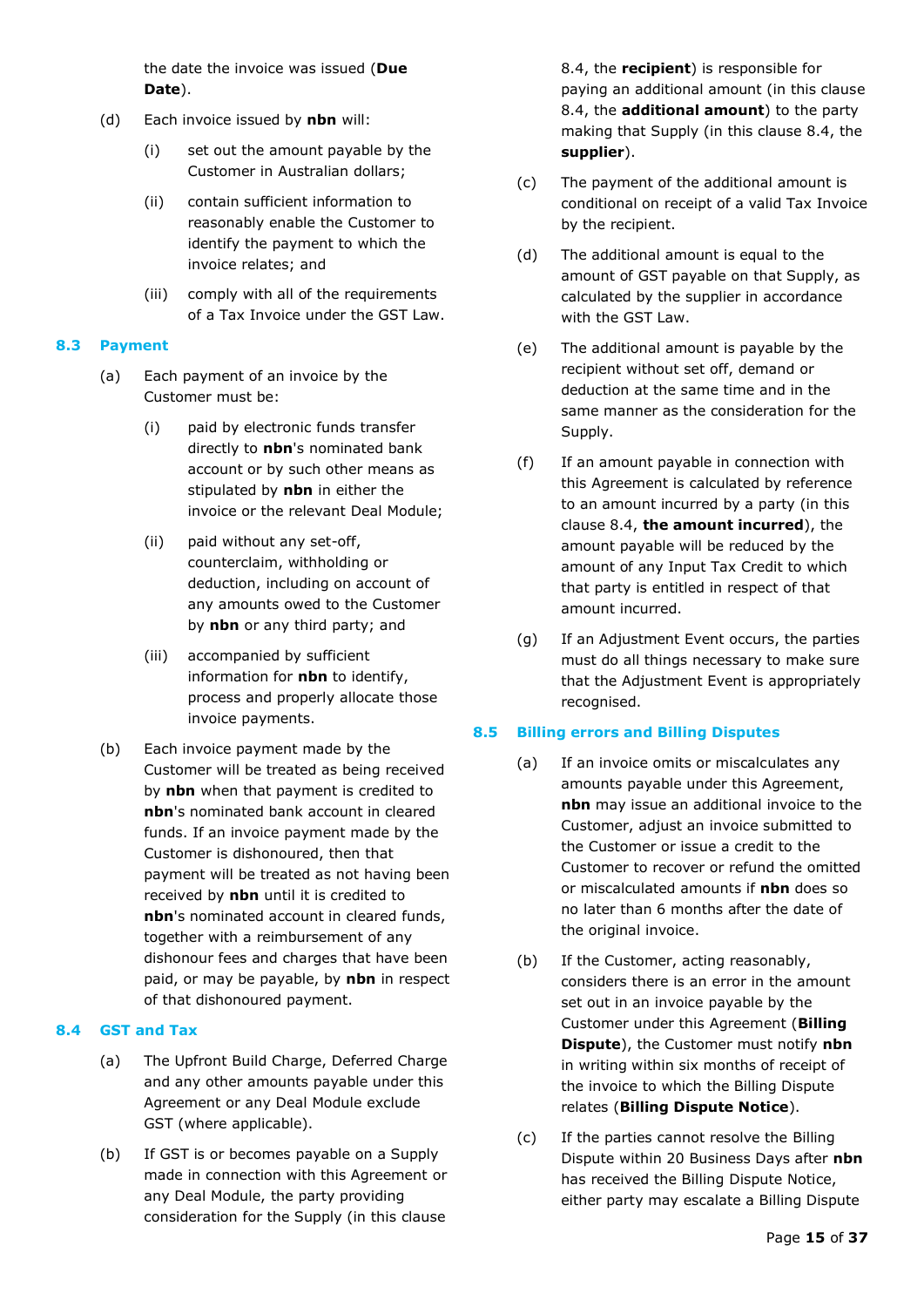by having its Relationship Point of Contact give a copy of the Billing Dispute Notice to the other party's Relationship Point of Contact.

- <span id="page-15-1"></span>(d) The parties' respective Relationship Points of Contact must attempt to resolve the Billing Dispute within 10 Business Days after a party's Relationship Point of Contact receives a copy of the Billing Dispute Notice.
- (e) If the Billing Dispute remains unresolved after the conclusion of the timeframe in clause [8.5\(d\),](#page-15-1) either party may escalate an unresolved Billing Dispute for determination by a Billing Expert in accordance with, and subject to, the Resolution Institute Expert Determination Rules, by giving notice to the other party.
- <span id="page-15-3"></span>(f) The parties must use reasonable endeavours to agree on a Billing Expert within 10 Business Days after a party receiving notice under clause [8.5\(e\).](#page-15-2)
- <span id="page-15-4"></span>(g) If the parties cannot agree on a Billing Expert under clause [8.5\(f\)](#page-15-3) within the timeframe specified, either party may request that the Chair of the Resolution Institute (or their nominee) appoint a Billing Expert from one of the following firms:
	- (i) PricewaterhouseCoopers Australia;
	- (ii) Ernst & Young Australia;
	- (iii) KPMG Australia; or
	- (iv) Deloitte Touche Tohmatsu Australia.
- <span id="page-15-5"></span>(h) If none of the firms specified in clause [8.5\(g\)](#page-15-4) can provide a Billing Expert, the Chair of the Resolution Institute (or their nominee) may appoint a different Billing Expert.
- (i) **nbn** and Customer must, within 10 Business Days of the Billing Expert being agreed or determined, appoint the Billing Expert on the terms of the Resolution Institute Expert Determination Rules (subject to the terms of this Agreement or as otherwise agreed by the parties and the Billing Expert).
- (j) The costs of the Billing Expert will be borne equally by **nbn** and the Customer.
- (k) Both parties must continue to perform their respective obligations in accordance

with this Agreement in the event of a Billing Dispute.

#### <span id="page-15-0"></span>**8.6 nbn's remedies for non-payment**

- (a) **nbn**'s rights under this clause [8.6](#page-15-0) are in addition to, and do not exclude or limit, its other rights under this Agreement or by law. Any exercise of **nbn**'s rights under this clause [8.6](#page-15-0) will not waive or prevent the exercise of **nbn**'s other rights or remedies under this Agreement or by law.
- <span id="page-15-2"></span>(b) If the Customer does not pay any undisputed amount in an invoice under this Agreement by the Due Date (**Overdue Amount**) and that amount remains unpaid for 15 calendar days, the Customer will be in Material Default and **nbn** may do one or more of the following:
	- (i) suspend any **nbn** Activities under any Deal Module until the Overdue Amount is paid;
	- (ii) recover any Overdue Amount, plus the reasonable costs of recovery, as a debt due and payable immediately to **nbn**;
	- (iii) notify and exchange information regarding the Customer with **nbn**'s debt collection and credit reporting bodies concerning overdue amounts;
	- (iv) immediately demand payment of the balance of any Deferred Charge under this Agreement in a single Instalment and invoice the Customer for that amount in accordance with clause [8;](#page-13-4)
	- (v) charge the Customer interest on any Overdue Amount of an invoice applied for each day from (but excluding) the Due Date until (and including) the date that **nbn** receives payment in full at an annual percentage rate equal to the aggregate of the 90 Day Bank Bill Swap Rate plus 2.5 per cent. The payment of any Overdue Amount under this Agreement does not relieve the Customer from the obligation to pay the interest accrued on that Overdue Amount under this clause [8.6;](#page-15-0)
	- (vi) enforce, call on, use or otherwise take action to exercise or obtain the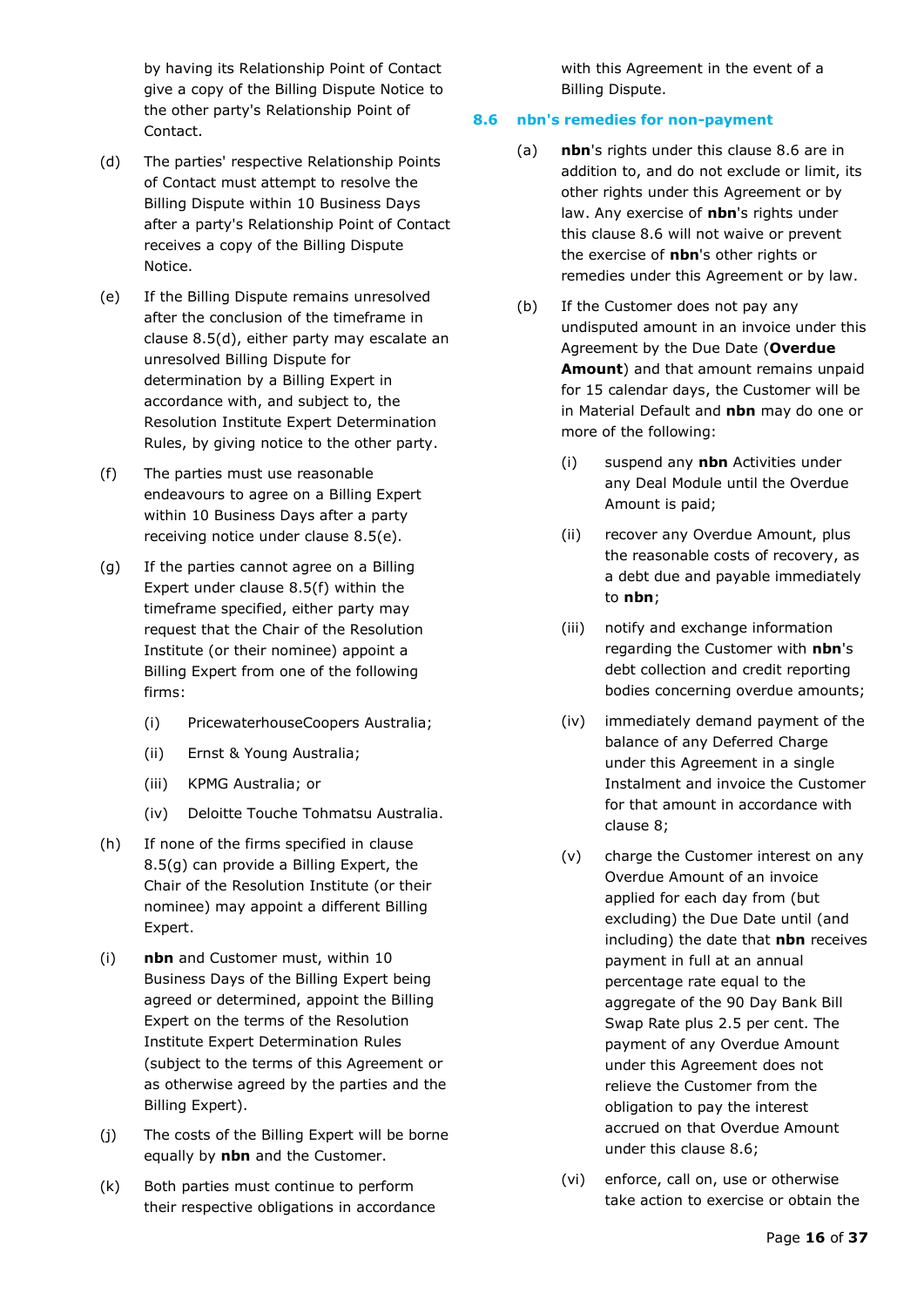benefit of any Financial Security to recover any overdue amount in accordance with the Credit Policy;

- (vii) review and assess the Credit Risk posed by the Customer in accordance with the Credit Policy;
- (viii) require the Customer to provide a new, or adjust the amount of an existing, Financial Security in accordance with the Credit Policy; and
- (ix) terminate this Agreement in accordance with clause [3.1\(a\)\(i\)](#page-7-7) and invoice the Customer for the Break Amount.

#### <span id="page-16-0"></span>**8.7 Credit Policy**

- (a) The Customer warrants to **nbn** that throughout the Term it complies and will continue to comply with the Credit Policy, including providing a Financial Security where required under the Credit Policy.
- (b) **nbn** is not obliged to perform or continue to perform any **nbn** Activities unless Customer fully complies with the Credit Policy.
- (c) The Customer must notify **nbn** within 2 Business Days after the time Customer no longer fully complies with the Credit Policy.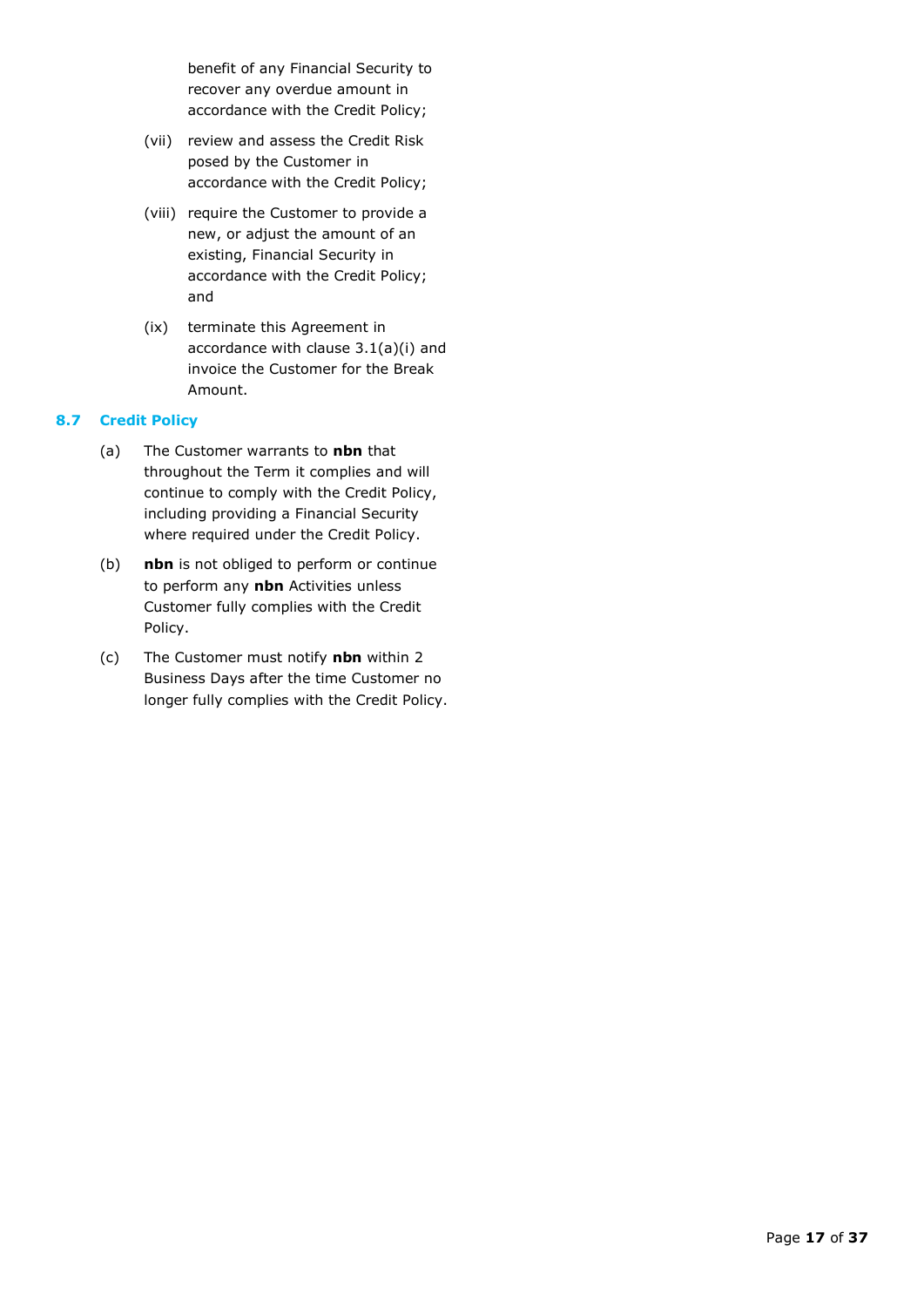<span id="page-17-0"></span>**Section D: Liability, confidentiality, intellectual property, data security and Disputes (excluding Billing Disputes)**

#### <span id="page-17-4"></span><span id="page-17-1"></span>**9. Liability**

- (a) To the maximum extent permitted by law:
	- (i) **nbn** is not liable to the Customer, and the Customer is not liable to **nbn**, in respect of any Consequential Loss which may be suffered or incurred arising out of or in connection with the **nbn** Activities or this Agreement; and
	- (ii) each of:
		- A. **nbn**'s liability to the Customer; and
		- B. the Customer's liability to **nbn**,

whether under this Agreement, in tort (including negligence or otherwise), under any statute (to the extent that it is possible to exclude such liability) or otherwise at law or in equity, arising out of or in connection with the performance of **nbn**'s or the Customer's obligations under this Agreement (as the case may be) is limited to the Liability Cap, other than in relation to:

- C. liability for personal injury including death; or
- D. liability for damage to Tangible Property.
- (b) Nothing in this Agreement excludes, restricts or modifies any right or remedy, or any guarantee, warranty or other term or condition implied or imposed by the Competition and Consumer Act which cannot be lawfully excluded or restricted.
- (c) This clause [9](#page-17-1) does not limit the Customer's liability for any fees or charges payable under this Agreement, including any Deferred Charge, or Break Amount.
- (d) Claims must be managed by the Customer and **nbn** as set out in **Appendix A**.

#### <span id="page-17-2"></span>**10. Confidentiality**

#### <span id="page-17-3"></span>**10.1 Disclosure of Confidential Information**

Each party (**Recipient**) acknowledges and agrees that:

- (a) the Confidential Information of the other party (**Discloser**) is confidential, and that it will not:
	- (i) use or copy Confidential Information of the Discloser; or
	- (i) disclose or communicate, cause to be disclosed or communicated or otherwise make available such Confidential Information to any person,

except as set out in this Agreement;

- (b) Confidential Information of the Customer may be used by **nbn**:
	- (i) for the purposes of undertaking planning, maintenance, construction, provisioning, testing, operations or reconfiguration of the **nbn** infrastructure and equipment;
	- (ii) for the purposes of undertaking the **nbn** Activities;
	- (iii) for the purpose of billing the Customer;
	- (iv) to exercise its rights or perform its obligations under this Agreement, the Wholesale Broadband Agreement or any Deal Module; or
	- (v) for another purpose agreed to by the Customer.
- (c) Confidential Information of **nbn** may be used by the Customer:
	- (i) where it has been received in relation to a Deal Module, in order to prepare for supplying Customer Products to Downstream Customers at the Premises the subject of that Deal Module;
	- (ii) to enable the proposed use of Customer Products by Downstream Customers;
	- (iii) to exercise its rights or perform its obligations under this Agreement; or
	- (iv) for another purpose agreed to by **nbn**;
- (d) Confidential Information of the Discloser may be used and/or disclosed (as the case may be) by the Recipient:
	- (i) to those of its Related Bodies Corporate and its and their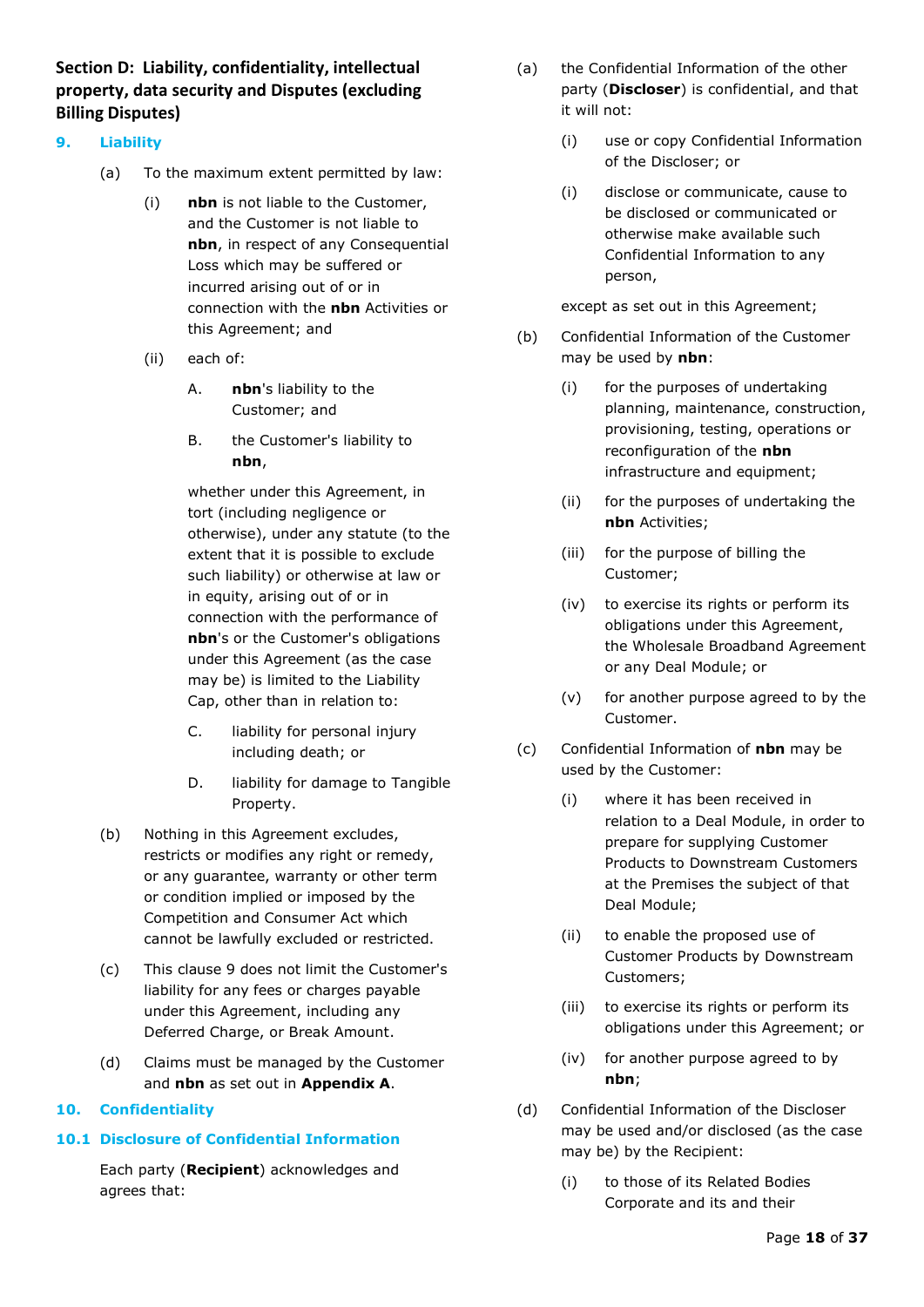Personnel to whom the Confidential Information is reasonably required to be disclosed for the purposes of this Agreement provided the person to whom the disclosure is made is subject to an obligation to keep the information confidential;

- (ii) to Downstream Customers to whom the Confidential Information is reasonably required to be disclosed for the purposes of this Agreement or Deal Module provided the person to whom the disclosure is made is subject to an obligation to keep the information confidential;
- (iii) to any professional person for the purpose of obtaining advice in relation to matters arising out of or in connection with this Agreement, provided the person to whom the disclosure is made is subject to an obligation to keep the information confidential;
- (iv) to an auditor acting for the Recipient to the extent necessary to permit that auditor to perform its audit functions, provided the person to whom the disclosure is made is subject to an obligation to keep the information confidential;
- (v) in connection with legal proceedings, arbitration, expert determination and other dispute resolution mechanisms set out in this Agreement, provided that the Recipient has first given as much notice (in writing) as is reasonably practicable to the Discloser so that the Discloser has an opportunity to protect the confidentiality of its Confidential Information;
- (vi) as required by law provided that the Recipient has first given as much notice as is reasonably practicable to the Discloser, that the Recipient is required to disclose the Confidential Information so that the Discloser has an opportunity to protect the confidentiality of its Confidential Information;
- (vii) with the written consent of the Discloser provided that prior to

disclosing the Confidential Information of the Discloser:

- A. the Recipient informs the relevant person or persons to whom disclosure is to be made that the information is the Confidential Information of the Discloser; and
- B. if required by the Discloser as a condition of giving its consent, the Recipient must provide the Discloser with a confidentiality undertaking (which is in a form approved by the Discloser) signed by the person or persons to whom disclosure is to be made;
- (viii) in accordance with a lawful and binding directive issued by, or where otherwise required by law to, a Regulator or Government Agency, provided that any Confidential Information originally marked by the Discloser as commercial-inconfidence is also marked commercial-in-confidence by the Recipient when making a disclosure under this clause [10.1;](#page-17-3)
- (ix) if reasonably required to protect the safety of persons or property or the integrity of a telecommunications network or in connection with an emergency;
- (x) as required by the listing rules of any stock exchange where the Recipient's securities are listed or quoted;
- (xi) where **nbn** is the Recipient, where required by law, to any Shareholder Minister and their respective government departments; and
- (xii) where **nbn** is the Recipient and the Confidential Information is provided pursuant to the Credit Policy, to any third party provided that Customer may require a confidentiality undertaking to be given by that third party (on terms to be approved by Customer, such approval not to be unreasonably withheld) prior to such Confidential Information being provided to that third party.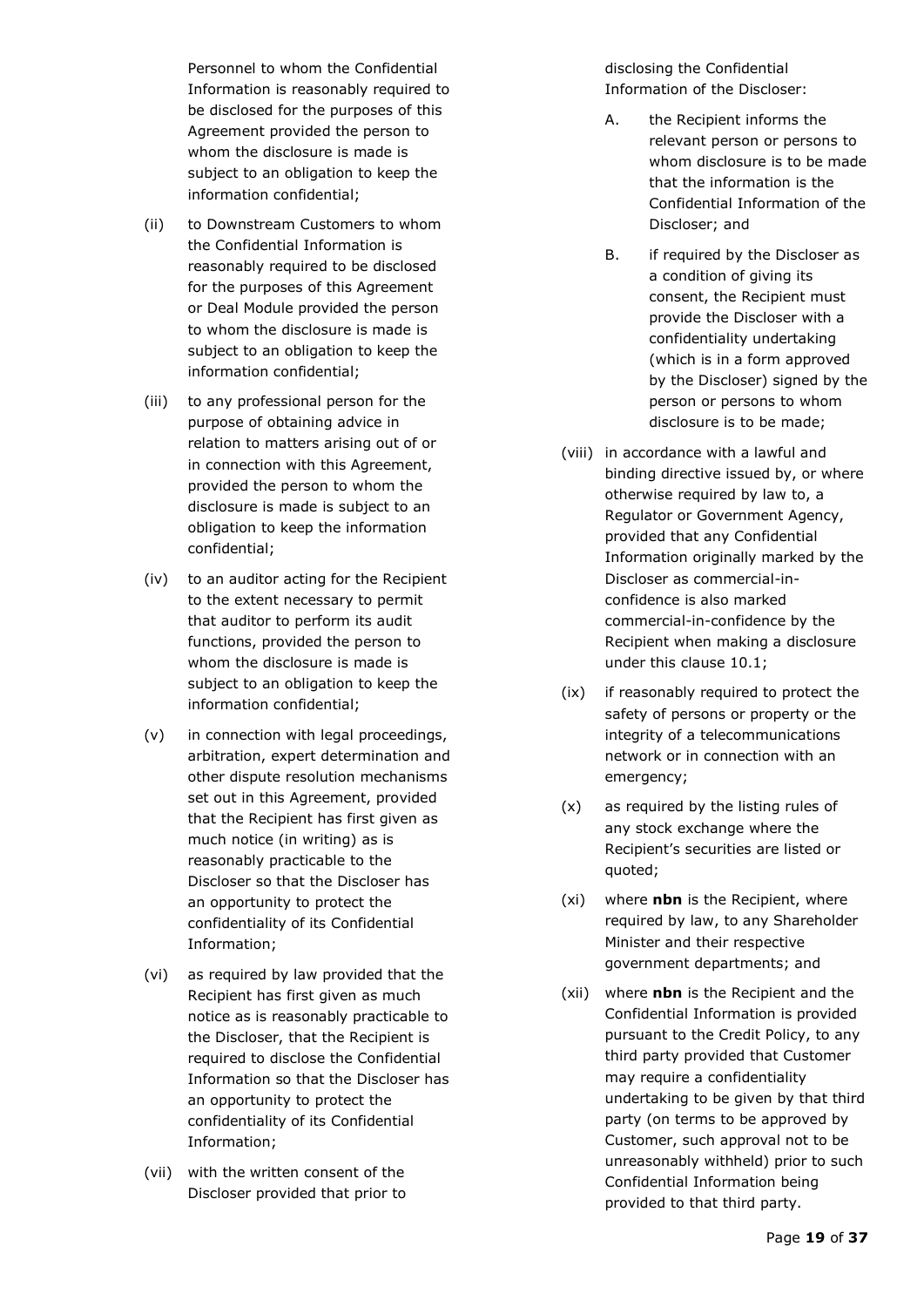- (e) On demand by the Discloser, the Recipient must return, destroy or delete the Discloser's Confidential Information except to the extent it is impracticable to do so, or necessary to comply with the Recipient's internal governance processes, or any applicable law.
- (f) Notwithstanding the above, Confidential Information that is also "Confidential Information" as defined in the WBA, may be used and disclosed by the Recipient in accordance with the terms of the WBA.
- (g) A Deal Module may set out additional confidentiality requirements and, to the extent of any conflict, the Deal Module prevails over this Agreement.

#### <span id="page-19-0"></span>**10.2 Co-operation**

- (a) Subject to clause [10.1,](#page-17-3) each party must co-operate in any action taken by the other party to:
	- (i) protect the confidentiality of the other party's Confidential Information; or
	- (ii) enforce its rights in relation to its Confidential Information.

#### <span id="page-19-1"></span>**10.3 No disclosure to Other Customers**

Except where expressly contemplated by this Agreement, **nbn** may not disclose Confidential Information of Customer to an Other Customer.

#### <span id="page-19-2"></span>**10.4 No warranty**

Confidential Information provided by one party to the other party is provided for the benefit of that other party only. Each party acknowledges that no warranty is given by the Discloser that the Confidential Information is or will be correct.

#### <span id="page-19-3"></span>**10.5 Injunctive relief**

Each party acknowledges that a breach of this clause [10](#page-17-2) by one party may cause the other party irreparable damage for which monetary damages would not be an adequate remedy. Accordingly, in addition to other remedies that may be available, a party may seek injunctive relief against such a breach or threatened breach of clause [10.](#page-17-2)

#### <span id="page-19-4"></span>**10.6 Disclosure by nbn for debt collection**

- (a) If:
	- (i) **nbn** has the right to suspend or terminate any **nbn** Activities in respect of:
- A. Customer failing to pay an amount due or owing to **nbn** under this Agreement by the due date for payment; or
- B. an Insolvency Event in respect of Customer; or
- (ii) after suspension of supply of **nbn** Activities under this Agreement, Customer fails to pay amounts due or owing to **nbn** by the due date for payment,

then, notwithstanding clause [10.1](#page-17-3) **nbn** may do one or both of the following:

- <span id="page-19-7"></span>(iii) notify and exchange information about Customer (including Customer's Confidential Information) with any credit reporting agency or **nbn**'s collection agent to the extent necessary for the credit reporting agency or **nbn**'s collection agent to carry out their respective functions; and
- (iv) without limiting clause [10.6\(a\)\(iii\),](#page-19-7) disclose to a credit reporting agency:
	- A. the defaults made by Customer to **nbn**; and
	- B. the exercise by **nbn** of any right to suspend **nbn** Activities under this Agreement.

#### <span id="page-19-5"></span>**10.7 Confidentiality under the PDF Terms**

Each party agrees that their rights and obligations in relation to use and disclosure of confidential information under the PDF Terms are subject to separate confidentiality provisions set out in the PDF Terms.

#### <span id="page-19-6"></span>**11. Intellectual Property**

- (a) Nothing in this Agreement operates to transfer or assign ownership of Intellectual Property Rights and, except as expressly provided under this clause [11,](#page-19-6) nothing in this Agreement confers on either party any right, title or interest in or to, any of the other party's Intellectual Property Rights or Third Party IPR.
- (b) Except as otherwise agreed, each party grants to the other an irrevocable, nonexclusive, royalty-free, non-transferable, worldwide licence for the Term to use, reproduce and communicate its Intellectual Property Rights embodied in any of its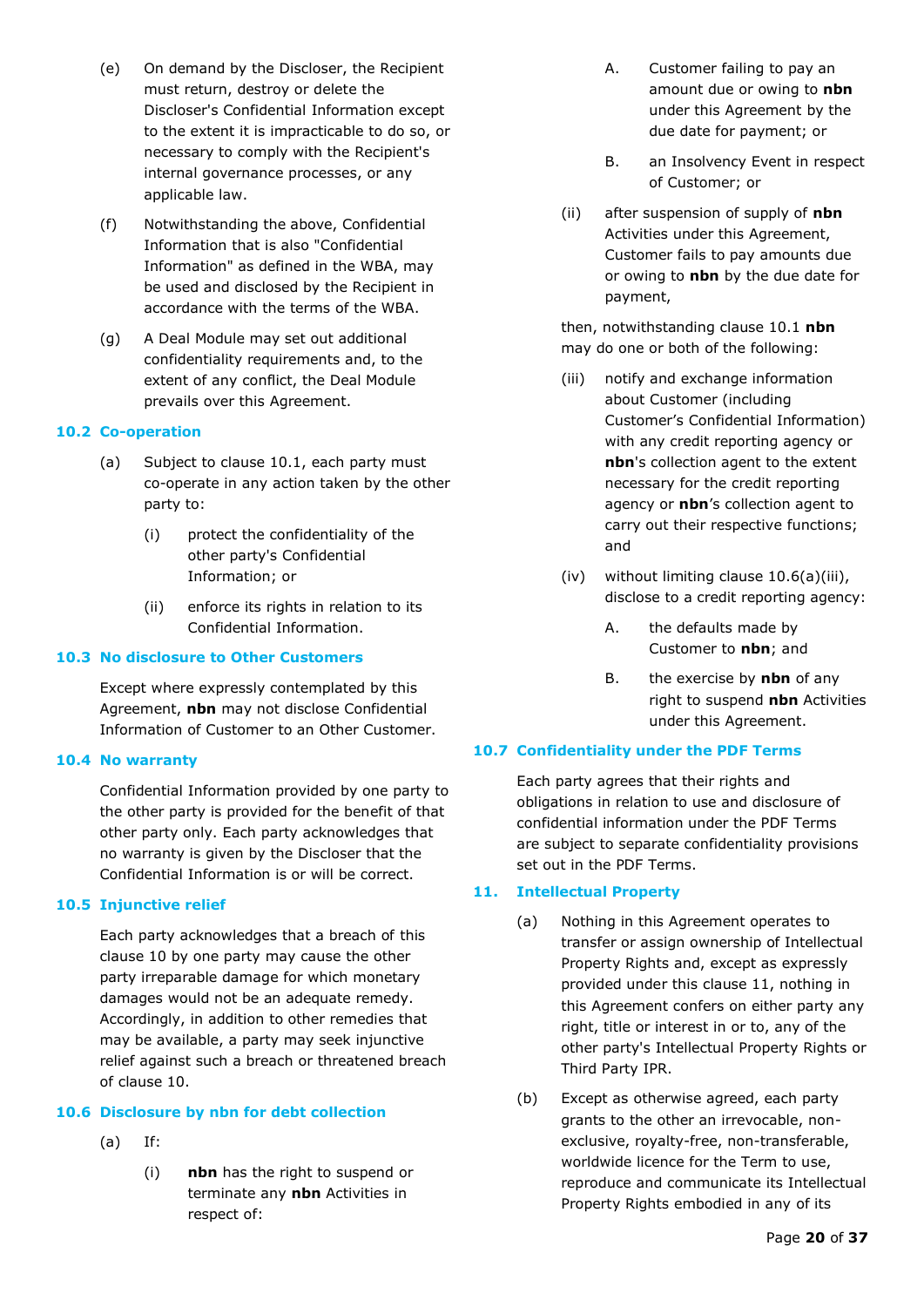Material, to the extent required by the other party (directly or through its Personnel) to perform its obligations and exercise its rights under this Agreement.

#### <span id="page-20-5"></span><span id="page-20-0"></span>**12. Data Security**

- (a) Each party must apply reasonable security standards in respect of any data or information (including Confidential Information) of the other party (having regard to the nature of the data or information and the party's obligations under applicable law) that the party collects, stores, uses or discloses to third parties by any means inside or outside Australia and must not allow any person inside or outside of Australia to access any such data or information except in compliance with those data security standards.
- (b) Each party (the **first party**) must promptly notify the other party if the first party becomes aware that:
	- (i) the first party's security standards, as referred to in clause [12\(a\)h](#page-20-5)ave been compromised; and
	- (ii) the compromise of the first party's security standards results, in the reasonable opinion of the first party, in a risk that there has been, or will imminently be, unauthorised access by any person to:
		- A. Personal Information disclosed or transferred to the first party by the other party in connection with this Agreement; or
		- B. the information systems or interfaces of the other party that contain such Personal Information.

#### <span id="page-20-1"></span>**13. Disputes**

#### <span id="page-20-7"></span><span id="page-20-2"></span>**13.1 Notice of Dispute**

- (a) Any dispute or difference, other than a Billing Dispute, which arises between **nbn** and the Customer in respect of any fact, matter or thing arising out of, or in any way in connection with this Agreement (**Dispute**) must be resolved in accordance with this clause [13.](#page-20-1)
- <span id="page-20-6"></span>(b) Where such Dispute arises, either party may give a notice in writing to the other

party specifying the Dispute and the position which the party believes is correct (**Notice of Dispute**).

(c) If a Notice of Dispute is served, persons authorised by the Chief Customer Officer, Business (or equivalent) of each party must meet and negotiate with a view to resolving the Dispute.

## <span id="page-20-3"></span>**13.2 Arbitration**

- (a) If the Dispute is not resolved within 15 Business Days of service of the Notice of Dispute (or such other period agreed by the parties in writing), then, subject to the parties' right to seek injunctive or urgent declaratory relief, either party may refer the Dispute to arbitration conducted in accordance with the Resolution Institute Arbitration Rules by notice to the other party.
- (b) Any Dispute which is referred to arbitration will be conducted before a person to be:
	- (i) agreed between the parties; or
	- (ii) failing agreement within 10 Business Days after the referral of the Dispute to arbitration, a person nominated by the Resolution Institute.
- (c) Each party must continue to perform its obligations under this Agreement, notwithstanding the existence of a Dispute.

## <span id="page-20-4"></span>**13.3 Court Proceedings**

**nbn** or the Customer may not commence any court proceedings in relation to a Dispute or Billing Dispute, except where:

- (a) expressly permitted under this Agreement;
- (b) an Insolvency Event affects, or is reasonably likely to affect imminently, either **nbn** or the Customer, and the other party reasonably considers it necessary to commence court proceedings in relation to a Dispute or Billing Dispute to preserve its position with respect to creditors of the other party;
- (c) **nbn** or the Customer is seeking to enforce unpaid debts;
- (d) **nbn** or the Customer is seeking urgent interlocutory relief; or
- (e) the relevant Dispute or Billing Dispute relates to a failure by **nbn** or the Customer to comply with clause [8.5](#page-14-2) in relation to the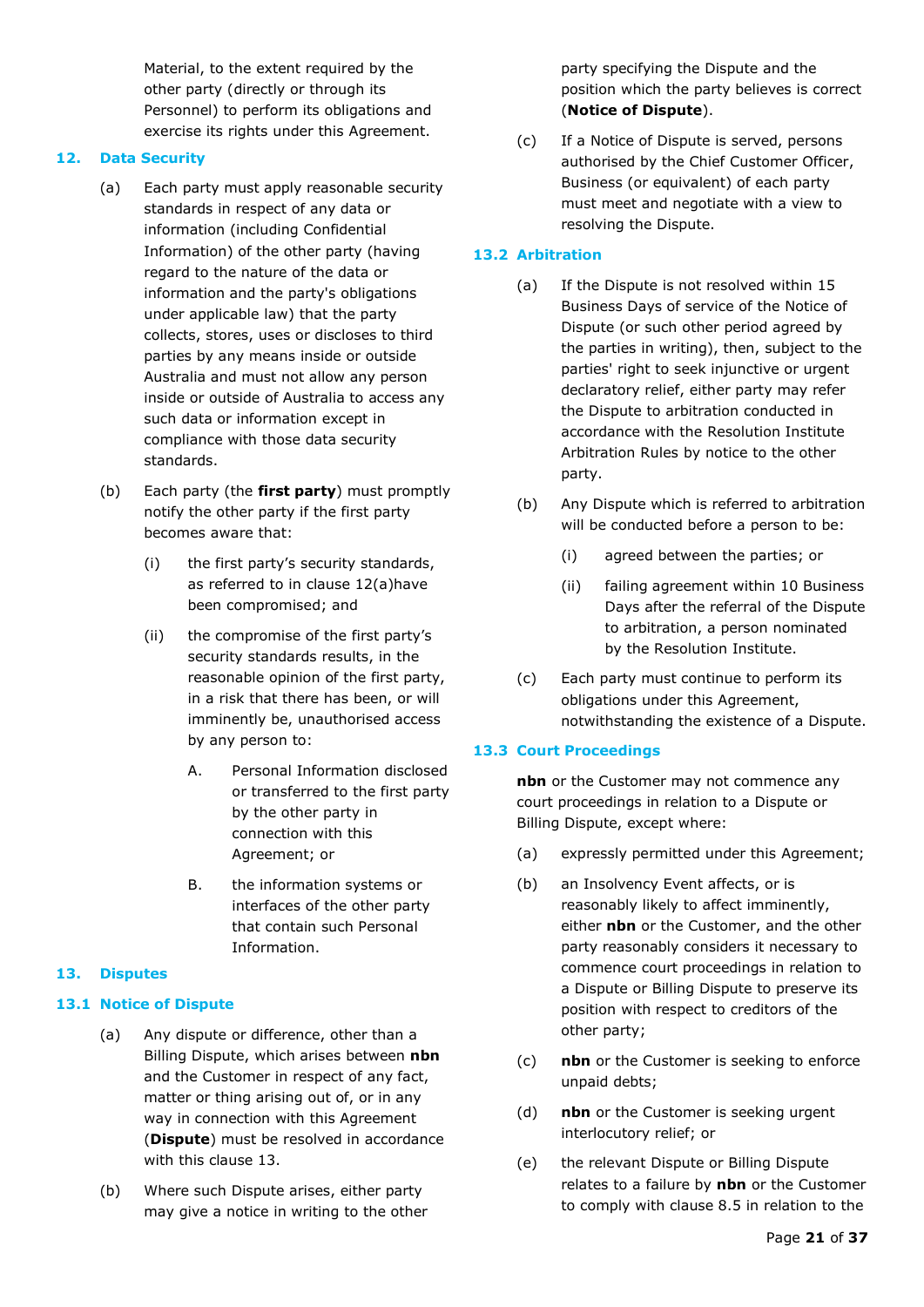Billing Dispute or this clause [13,](#page-20-1) which is not trivial or immaterial.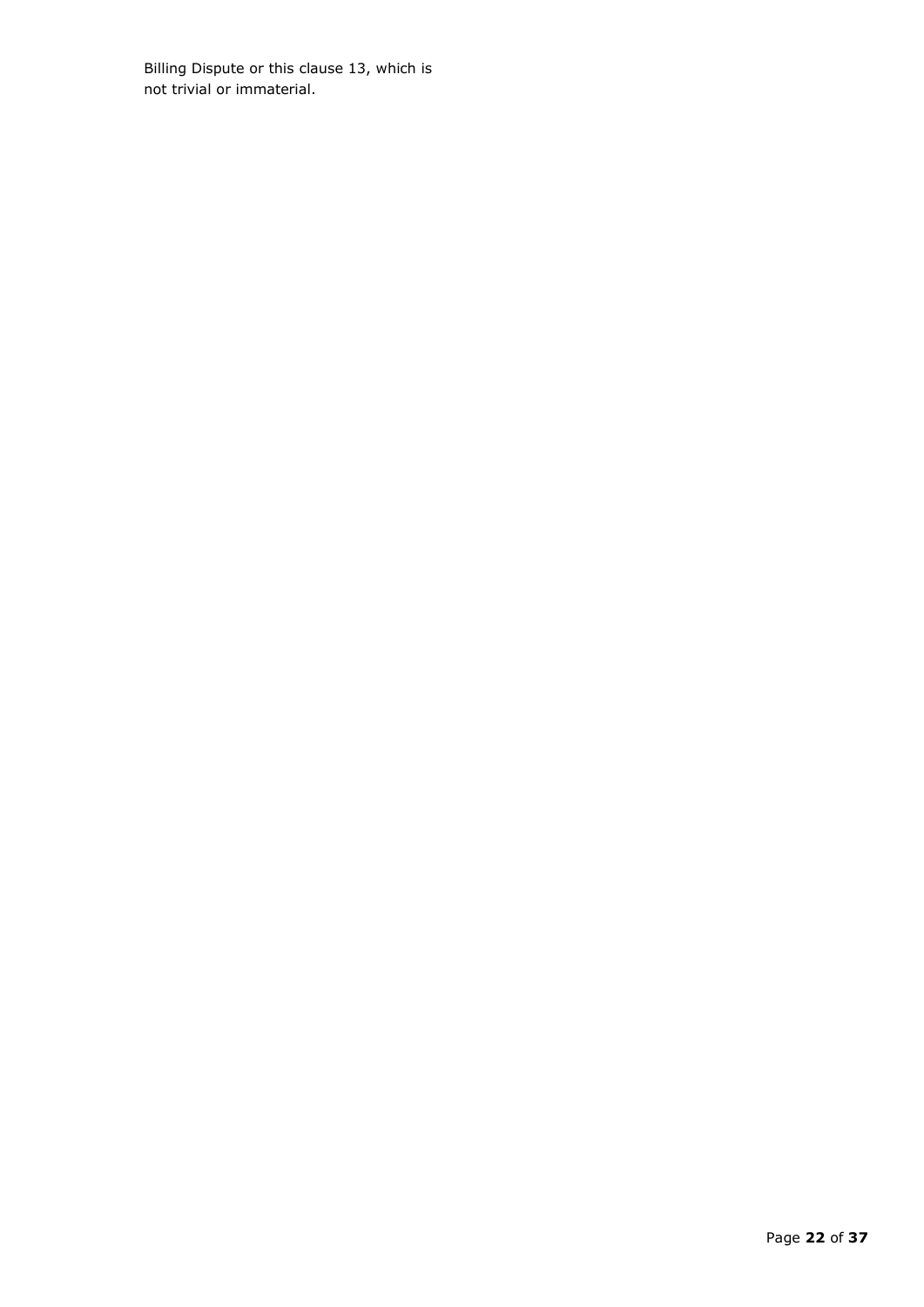#### <span id="page-22-0"></span>**Section E: General Terms**

#### <span id="page-22-1"></span>**14. Notices and contacts**

#### <span id="page-22-2"></span>**14.1 Contacting the Customer**

- (a) **nbn** may give notices to the Customer by sending a letter to the Customer's address (by post, fax or email) in the Module Particulars.
- (b) The contact person nominated in the Module Particulars (or as otherwise notified in writing to **nbn**) must be authorised to send and receive notices on behalf of each Downstream Customer represented by the Customer for the purposes of a Technology Change.

#### <span id="page-22-3"></span>**14.2 Contacting nbn**

- (a) Customer may give notices to **nbn** by sending a letter to **nbn**'s address (by post or email) in the Module Particulars.
- (b) Any notice sent to **nbn** by the Customer under clause [13.1\(b\)](#page-20-6) must be given to **nbn**'s Chief Legal Counsel as specified below (or such other person notified by **nbn** to the Customer from time to time):

Name: Jane Van Beelen Chief Legal and Regulatory Officer

Address: Level 13, 100 Mount Street, North Sydney NSW 2060

Email: janevanbeelen@nbnco.com.au

#### <span id="page-22-4"></span>**14.3 When a notice is received**

- (a) Each notice in connection with this Agreement is taken to be received by the addressee:
	- (i) (in the case of delivery by hand) on delivery;
	- (ii) (in the case of prepaid post) on the fifth Business Day after the day of posting;
	- (iii) (in the case of email) unless the party sending the email knows or reasonably ought to suspect that the email and the attached communication were not delivered to the addressee's domain specified in the email address in the contact details, when the email was sent;

but if the communication would otherwise be taken to be received on a day that is not a Business Day or after 5:00pm, it is

deemed to be received at 9:00am on the next Business Day.

#### <span id="page-22-5"></span>**14.4 Contact details**

- (a) Each party must ensure that its contact details are up-to-date details of the name, postal address, email address and fax number for each party's:
	- (i) contact person for the purposes of notices under this Agreement;
	- (ii) Relationship Point of Contact; and
	- (iii) other relevant contacts, as may be agreed.

#### <span id="page-22-6"></span>**15. Relationships**

#### <span id="page-22-7"></span>**15.1 Relationship between the parties**

- (a) This Agreement does not create a fiduciary relationship between the parties or any agency, partnership or trust.
- (b) The only relationship created under this Agreement between the parties is of supplier and customer. Neither party has the power to bind the other party.

#### <span id="page-22-8"></span>**15.2 Relationships with third parties**

- (a) This Agreement does not create any obligation or legal relationship between **nbn** and any Downstream Customer or any other third party (in this clause [15.2,](#page-22-8) **Third Parties**).
- (b) The parties have entered into this Agreement in their own legal capacity and not as agent or trustee for, or a partner of, any other person and this Agreement does not grant any right or benefit to Third Parties.
- (c) If either party subcontracts any of its obligations under this Agreement or any Deal Module, that party is responsible for all acts and omissions of its subcontractors as if they were those of the party and that party remains liable to the other party for all of its obligations under this Agreement and all acts, defaults, and negligence of any subcontractors as if the acts, defaults and negligence were the party's own.

#### <span id="page-22-9"></span>**16. Warranties**

- (a) Each party represents and warrants that, as at the Commencement Date and on each day of the Term:
	- Page **23** of **37** (i) it is a corporation duly incorporated and validly existing under the laws of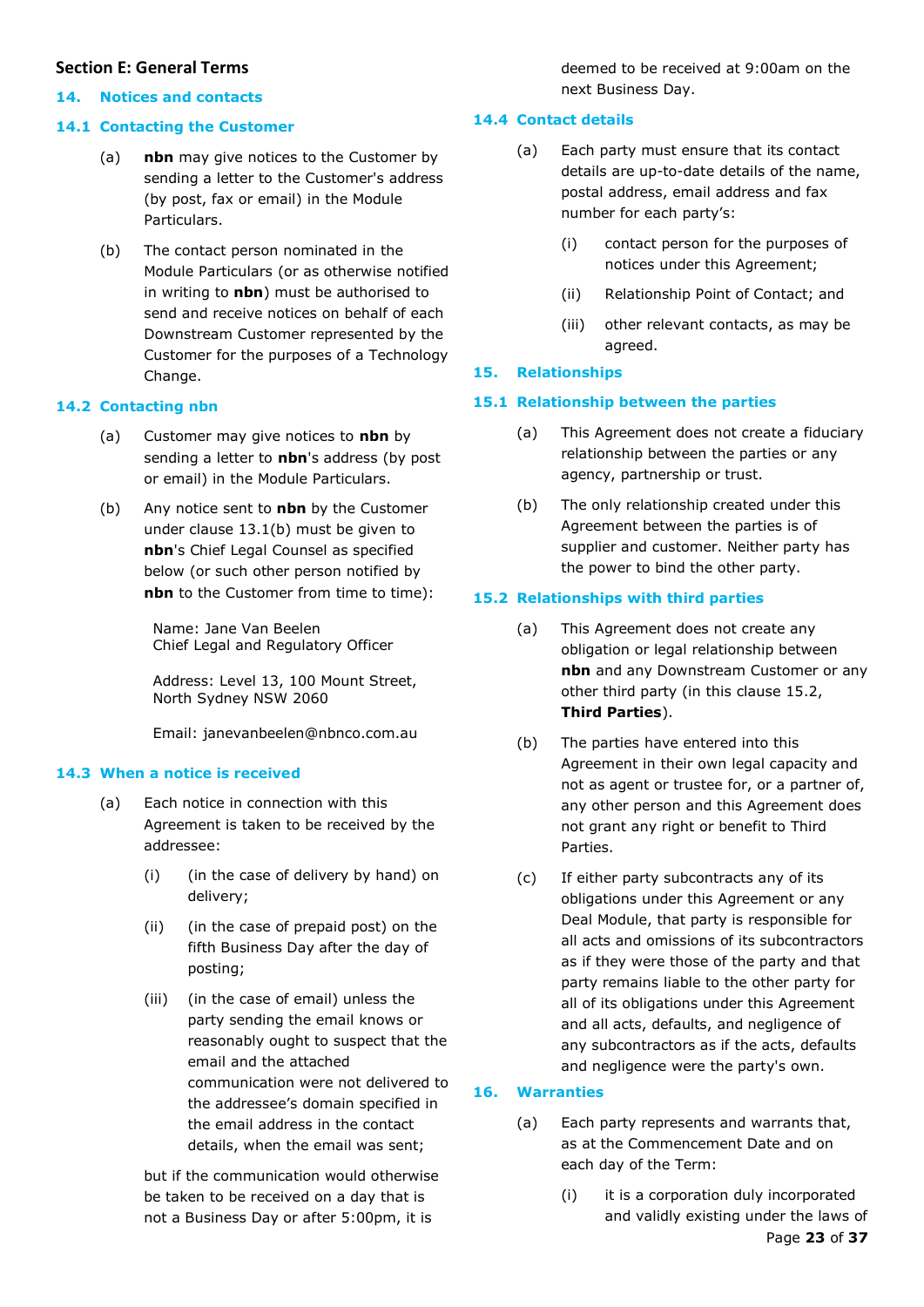the state or territory in which it is incorporated;

- (ii) it has all necessary corporate power and authority to enter into this Agreement and to perform its obligations under this Agreement;
- (iii) it has taken all necessary action to authorise the execution and performance of this Agreement;
- (iv) this Agreement constitutes a legal, valid and binding obligation on it, and is enforceable against it, in accordance with its terms; and
- (v) it is not suffering an Insolvency Event.

#### <span id="page-23-3"></span><span id="page-23-0"></span>**17. Assignment, novation and other dealings**

- (a) If either party proposes to assign, novate or otherwise transfer or deal in any of its rights or benefits under this Agreement, then it must provide the other party at least 20 Business Days' prior written notice. For the purposes of this clause [17\(a\),](#page-23-3) a Change in Control of a party is deemed to be a transfer of that party's rights under this Agreement and that party must notify the other party to that deemed transfer in accordance with this clause [17.](#page-23-0)
- (b) Any assignment or novation of this Agreement, or any transfer or dealing in any of the rights or benefits under this Agreement (including any deemed transfer of rights):
	- (i) by **nbn**:
		- A. to effect, or as a result of, any sale of the Commonwealth's ownership of **nbn** (in whole or in part);
		- B. to effect, or as a result of, any corporate restructure of **nbn** or any Related Body Corporate of **nbn**; or
		- C. to charge or otherwise encumber any of **nbn**'s assets in the ordinary course of business, including any securitisation of **nbn**'s receivables; or
	- (ii) by Customer:
		- A. to effect, or as a result of, any corporate restructure of

Customer or any Related Body Corporate of Customer that does not change the "ultimate holding company" (as that term is defined in section 9 of the Corporations Act) of Customer;

- B. as a result of a transfer or issue of any securities listed on any recognised stock or securities exchange; or
- C. to charge or otherwise encumber any of Customer's assets in the ordinary course of business, including any securitisation of Customer's receivables (provided Customer gives prior notice to **nbn** in writing of the relevant proposed encumbrance),

will not be an assignment, novation, transfer or dealing (or deemed transfer) to which clause [17\(a\)](#page-23-3) applies.

#### <span id="page-23-1"></span>**18. Costs, expenses and duties**

- (a) Except where this Agreement provides otherwise, each party is responsible for its own costs and expenses of negotiating, preparing and executing this Agreement and any other instrument executed under this Agreement and complying with its obligations under this Agreement.
- (b) Customer must pay all stamp duty (including interest, fines and penalties) assessed to be payable on this Agreement, the performance of this Agreement (including the transfer of any property) and any transaction contemplated by it.

#### <span id="page-23-2"></span>**19. Electronic execution and counterparts**

- (a) This Agreement is entered into on the date that the last party executes this Agreement.
- (b) This Agreement may be executed in any number of counterparts and by the parties on separate counterparts. Each counterpart constitutes an original of this Agreement and all together constitute one agreement.
- (c) Any document which must, under this Agreement, be executed or signed by a party may be:
	- (i) executed electronically; and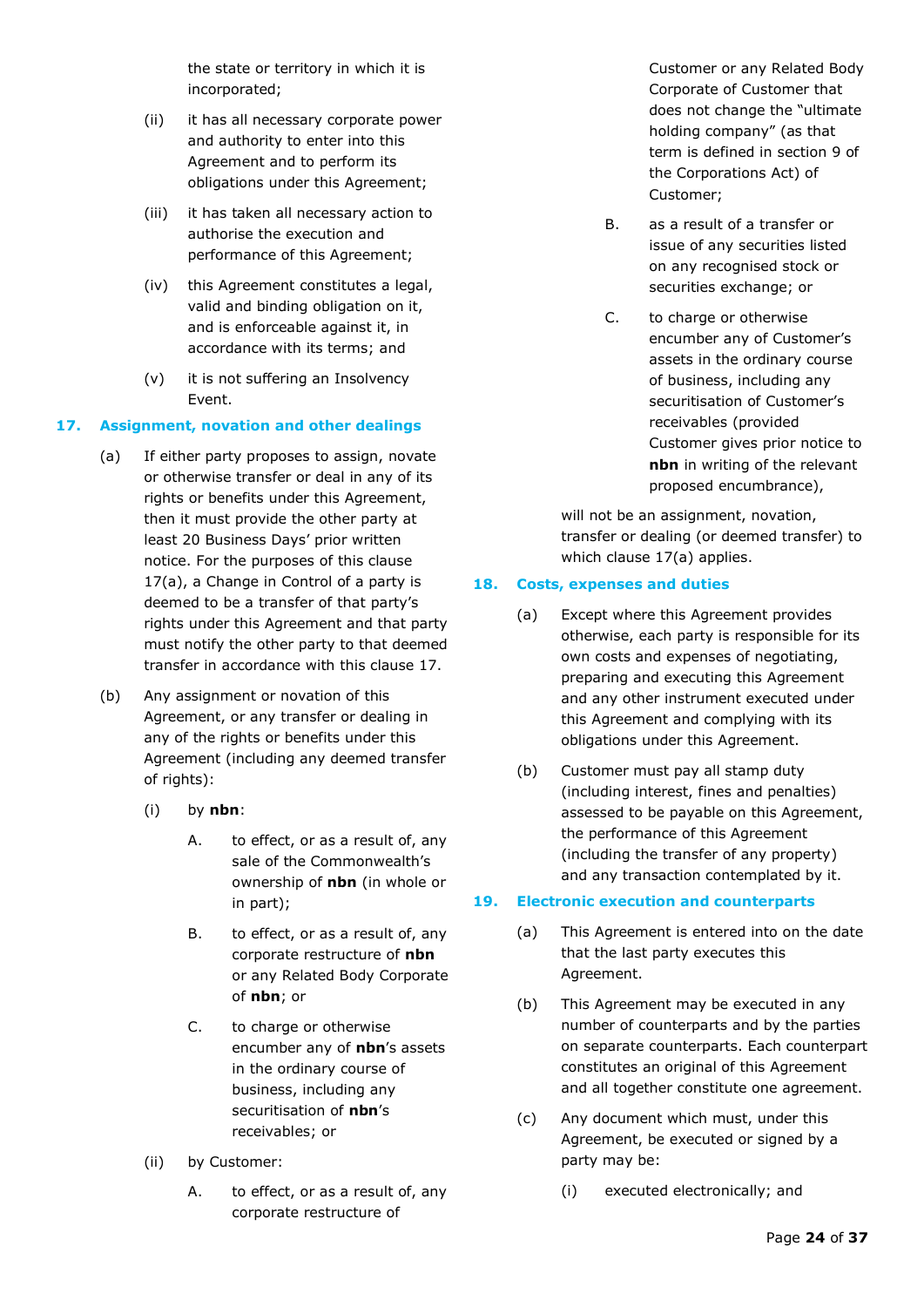(ii) communicated electronically in any manner permitted under clause [14.](#page-22-1)

#### <span id="page-24-0"></span>**20. Variation**

Except as otherwise specified in this Agreement, this Agreement may only be varied, supplemented or replaced by a document signed by both parties.

#### <span id="page-24-1"></span>**21. Waiver**

- (a) A party will only be deemed to have waived a right or remedy under this Agreement if that waiver is in writing and signed by that party.
- (b) Any failure or delay in exercising or a single or partial exercise of a right or remedy under this Agreement will not operate as a waiver and will not prevent further exercise of that, or of any other, right or remedy.

#### <span id="page-24-2"></span>**22. Accrued rights**

Expiry or termination of this Agreement by either party does not affect the right of either party to enforce its accrued rights against the other party.

#### <span id="page-24-3"></span>**23. Interpretation**

- (a) This Agreement is to be construed in accordance with the laws applicable in New South Wales.
- (b) If part of this Agreement is not legally enforceable, that part will be cut from this Agreement. All other parts of the Agreement will continue.
- (c) A reference to **nbn** includes its successors, permitted substitutes and permitted assignees.
- (d) A reference to law or to a provision of a law includes a change to it or a reenactment of it, a provision substituted for it and a regulation or statutory instrument issued under it.
- (e) A reference to "includes" or "including" means without limitation.
- (f) A Contracted End User or End User includes a reference to a prospective Contracted End Uer or prospective End User (respectively), where the context requires.
- (g) No rule of construction applies to the disadvantage of a party because that party was responsible for the preparation of this Agreement or a Deal Module, or any part of this Agreement or a Deal Module.

#### <span id="page-24-4"></span>**24. Definitions**

**90 Day Bank Bill Swap Rate** for any period means:

- (a) the rate which is the average of the bid rates shown at or about 10.30 am (Sydney time) on page "BBSY" on the Reuters Monitor System on the first day of that period for a term equal to 90 days; and
- (b) if:
	- (i) the rate referred to in paragraph (a) of this definition is replaced or the service referred to in paragraph (a) of this definition ceases to be available; or
	- (ii) the basis on which the rate referred to in paragraph (a) of this definition is calculated or displayed changes after the date of this Agreement and **nbn** determines that the rate ceases to reflect **nbn**'s cost of funding to the same extent as at the date of this Agreement,

the rate determined by **nbn**, acting reasonably, to be the appropriate equivalent rate having regard to prevailing market conditions.

Rates will be expressed as a yield percent per annum to maturity and if necessary will be rounded up to the nearest fourth decimal place.

**ACMA** means the Australian Communications and Media Authority.

**Adjustment Event** has the meaning given to that term in the GST Law.

**Advisory Notice** has the meaning given to that term in section 151AQB of the Competition and Consumer Act.

**After Hours Installation Appointment** an Appointment set for a period between:

- (a) 5:00pm to 9:00pm on a Business Day;
- (b) 8:00am to 12:00pm on a Saturday or Sunday; or
- (c) 1:00pm to 5:00pm on a Saturday or Sunday.

**Appointment** means an appointment period in which **nbn** performs **nbn** Activities in respect of a Premises.

**Billing Dispute** has the meaning given in clause  $8.5(b)$ .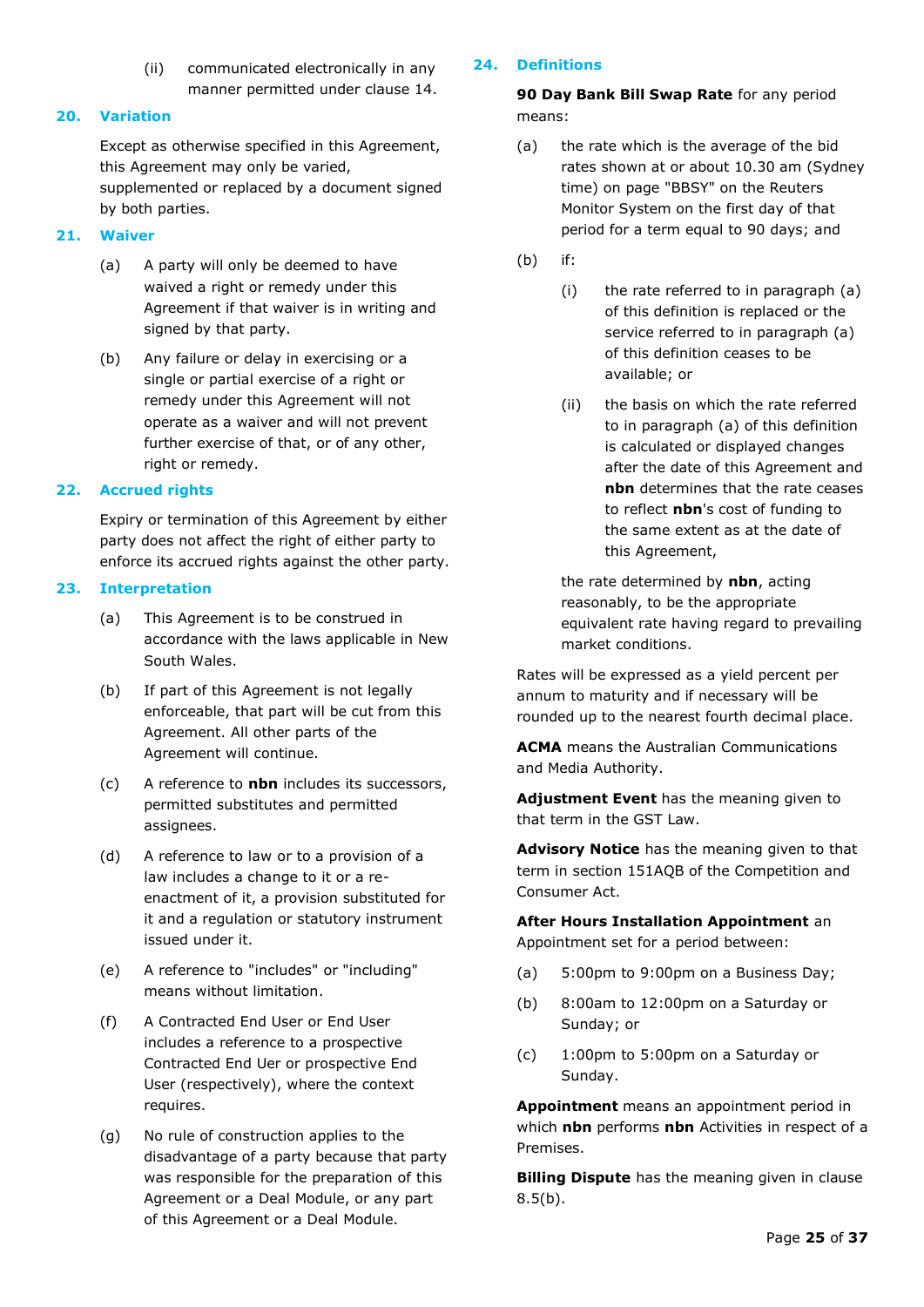**Billing Dispute Notice** has the meaning given in clause [8.5\(b\).](#page-14-3)

**Billing Expert** means a person who is an auditor qualified under Australian law and appointed under clause [8.5.](#page-14-2)

**Break Amount** means, for a Premises, the amount calculated as follows:

- (i) if the Technology Change in respect of that Premises is in the planning phase at the time of the relevant cancellation or termination (as determined by **nbn**, acting reasonably), 10% of the Premises Amount;
- (ii) if the Technology Change in respect of that Premises is in the design phase at the time of the relevant cancellation or termination (as determined by **nbn**, acting reasonably), 30% of the Premises Amount;
- (iii) if the Technology Change in respect of that Premises is in the build phase at the time of the relevant cancellation or termination (as determined by **nbn**, acting reasonably), 85% of the Premises Amount; and
- (iv) if the Date of Practical Completion has occurred at the time of the relevant cancellation or termination, the Premises Amount less the total of all Revenue Credit Amounts attributable to that Premises (calculated as at the time of the relevant cancellation or termination).

**Business Day** means a day which is not a Saturday, Sunday, bank holiday or public holiday in the States or Territories where the relevant works or tasks are being carried out.

**Carriage Service Provider** has the meaning given to that term in Section 87 of the Telecommunications Act.

**Carrier** has the meaning given to that term in section 7 of the Telecommunications Act.

**Change in Control** has the meaning given in the WBA.

**Chosen Technology** means, in respect of a Deal Module, the chosen access technology for a Premises as set out in the Module Particulars.

**Claim** means any claim, allegation, cause of action, proceeding, suit or demand made however it arises and whether it is present or future, fixed or unascertained, actual or contingent.

**Commencement Date** means the date that this Agreement is executed.

**Common Property** means any real property or part thereof which is owned or managed by a third party strata body, managing corporation or other similar entity, or which is otherwise common to, accessible by, or shared between, two or more separately owned or occupied Premises to which **nbn** may require access.

**Commonwealth** means the Commonwealth of Australia.

**CommsAlliance** means Communications Alliance Ltd.

**Competition and Consumer Act** means the *Competition and Consumer Act 2010 (Cth).* 

**Competition Notice** has the meaning given to that term in section 151AB of the Competition and Consumer Act.

**Confidential Information** means this Agreement and all:

- (a) information of a party or any of its Related Bodies Corporate relating to or arising from this Agreement;
- (b) information, which, either orally or in writing, is designated or indicated as being proprietary or confidential information, or is by its nature confidential, or that the party receiving the information knows, or ought to know, is confidential;
- (c) trade secrets or other types of information of a party or any of its Related Bodies Corporate which are capable of protection at law or equity as confidential information;
- (d) information from a third party, where a party is advised by the other party that such information is confidential; and
- (e) information derived or produced, partly or wholly, from the information referred to above,

whether the information was disclosed:

(f) orally, in writing or in electronic or machine readable form;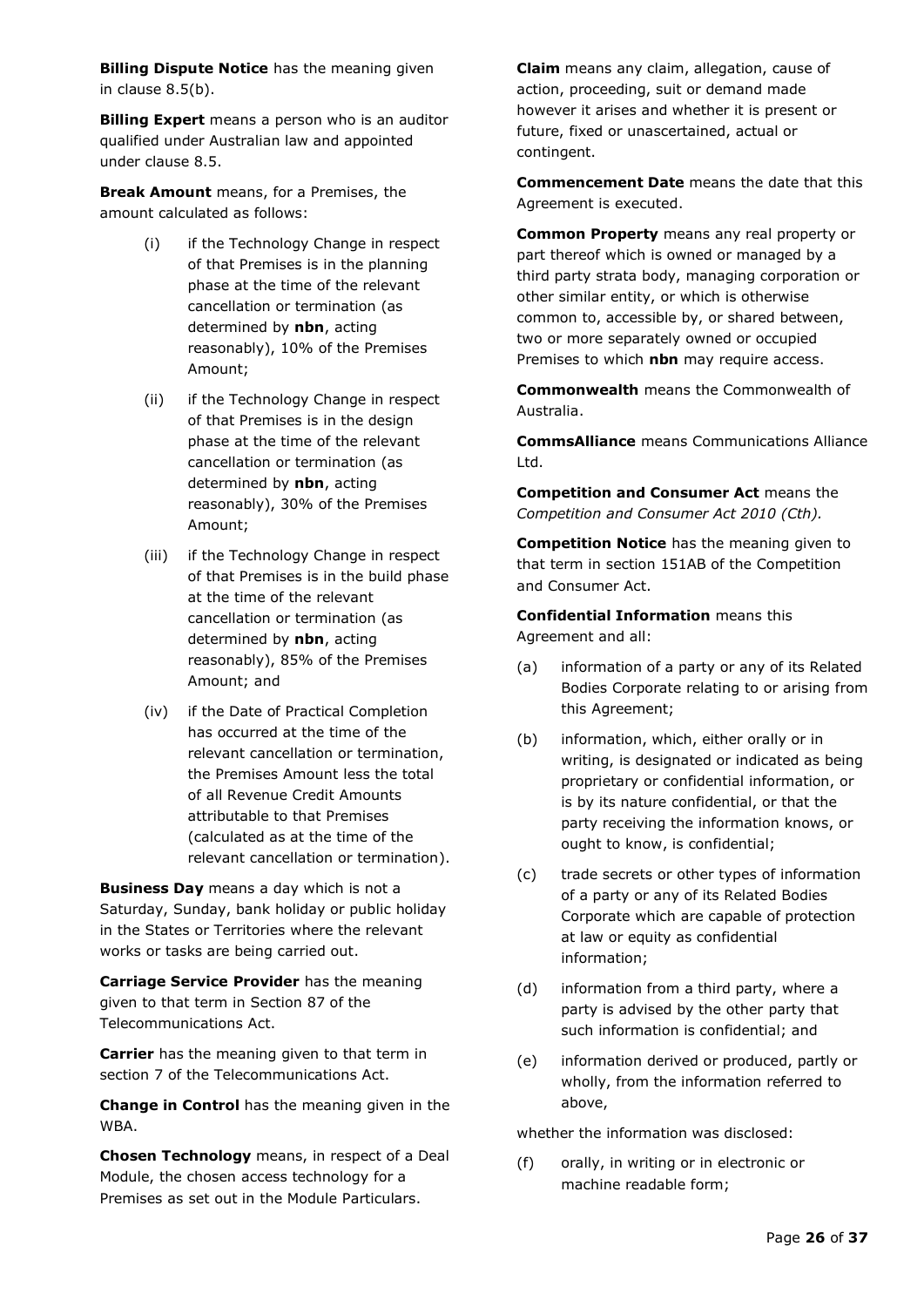- (g) before on or after the Commencement Date; or
- (h) in the course of discussions between the parties,

in each case which is not in the public domain.

**Consequential Loss** means Loss which:

- (a) does not arise directly, or naturally in the usual course of things, from the breach, action or inaction in question; or
- (b) constitutes loss of profit, loss of anticipated profit, loss of opportunity or anticipated savings, loss of revenue, loss or impairment of credit rating, loss of data, loss of business opportunities and loss of or damage to reputation or goodwill even if such loss arises directly or naturally in the usual course of things from that breach, action or inaction,

but does not include the following Losses to the extent that they arise directly, or naturally in the usual course of things, from the breach, action or inaction in question:

- (c) reasonable costs incurred in remedying the impact of the breach, action or inaction in question;
- (d) reasonable overtime and related expenses (including travel, lodging and wages); and
- (e) payments or penalties imposed by any Government Agency.

**Content Service Provider** has the meaning given to that term in section 97 of the Telecommunications Act.

**Contracted End User** has the meaning given in the WBA.

**Corporations Act** means the *Corporations Act 2001(Cth)*.

**Credit Policy** means the Credit Policy applicable to the **nbn**™ Technology Extension Contract which forms part of this Agreement, a copy of which was provided to Customer prior to entry into this Agreement.

**Credit Risk** has the meaning given in the Credit Policy.

**Customer Product** has the meaning given in the WBA.

**Date of Practical Completion** has the meaning given in clause [4.3\(a\).](#page-10-9)

**Deal Module** means each Deal Module entered into in accordance with clause [2.](#page-6-4)

**Default** means a failure, inability to or refusal by a party to comply with the terms of this Agreement.

**Deferred Charge** means, in respect of a Deal Module, the amount calculated in accordance with the Module Particulars.

**Deferred Charge Payments** means in respect of a Deal Module, the amounts calculated and payable in accordance with the Module Particulars.

**Delay Amount** means an amount equal to the Premises Amount divided by the number of calendar days in the term of the relevant Deal Module.

**Deposit** means, in respect of a Deal Module, the amount (if any) identified as the "deposit" in the Module Particulars.

**Dispute** has the meaning given in clause [13.1\(a\).](#page-20-7)

**Downstream Claim** means a Claim against **nbn**, any of its Related Bodies Corporate or any of their respective Personnel by a Downstream Customer or any of their respective Related Bodies Corporate in connection with this Agreement.

**Downstream Claimant** means a person who makes a Downstream Claim.

**Downstream Contract** means an agreement pursuant to which a Downstream Service Provider or Contracted End User acquires or has agreed to acquire (or another End User is the ultimate recipient of) a Customer Product or Downstream Product.

**Downstream Customer** means any actual or prospective Downstream Service Provider or End User of the Customer, as those terms are defined in the WBA.

**Downstream Product** has the meaning given in the WBA.

**Downstream Service Provider** has the meaning given in the WBA.

**Due Date** has the meaning in clause [8.2\(c\).](#page-13-9)

**End User** has the meaning given in the WBA.

**End User Connection** means the connection and activation of a Product or service to be supplied by **nbn** in respect of a Premises.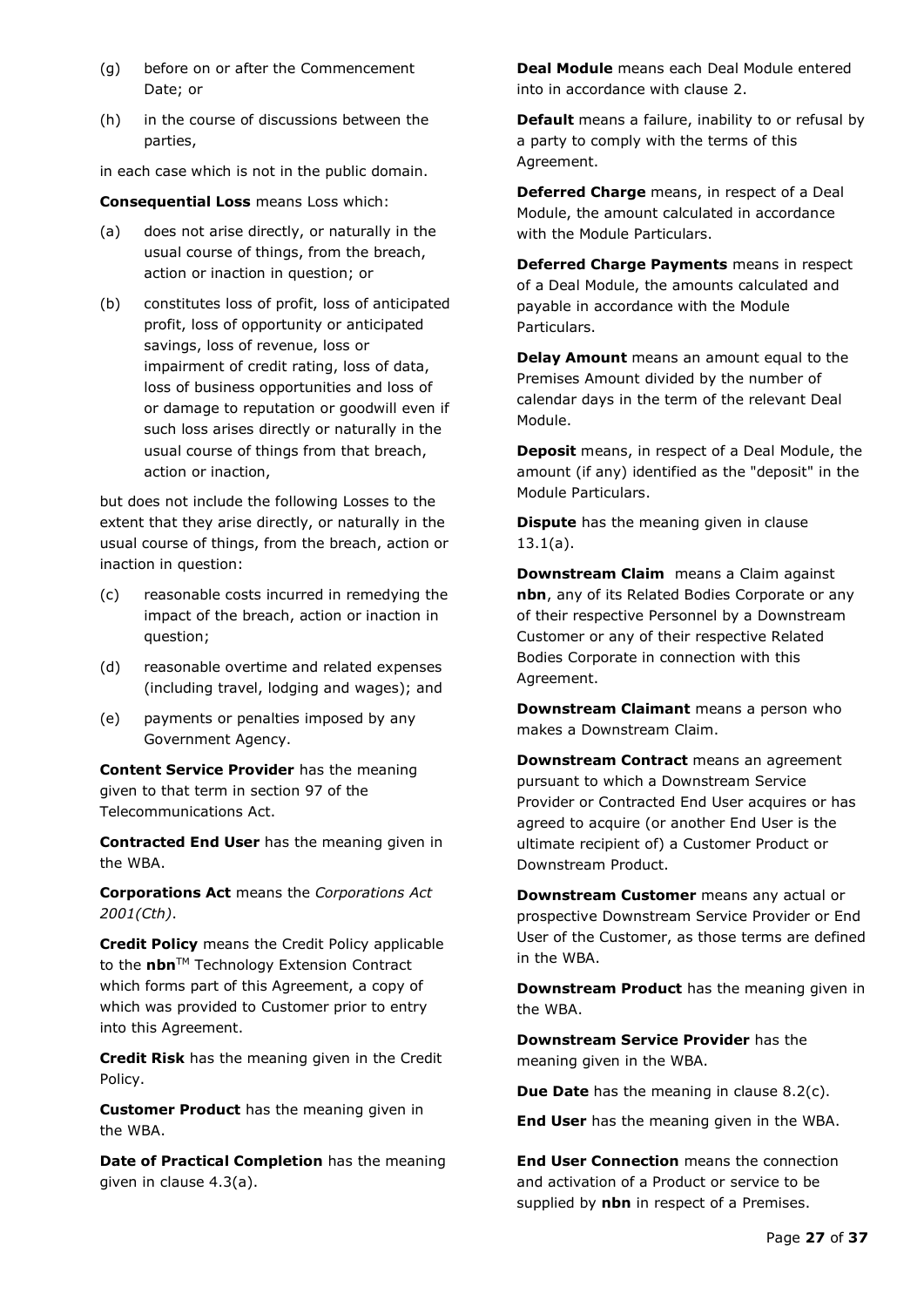#### **Failed Appointment** charges means:

(a) \$75 for:

- (i) a Late Cancellation (Site Visit Required); or
- (ii) a Missed Appointment; or
- (b) \$150 for:
	- (i) a Late Cancellation (After Hours Installation Appointment); or
	- (ii) a Missed Appointment (After Hours Installation Appointment).

**Financial Security** has the meaning given in the Credit Policy.

**Force Majeure Event** has the meaning given in the WBA, save that any references to 'this Agreement' are references to this Agreement.

**Government Agency** means any court or tribunal of competent jurisdiction or any agency, authority, board, department, government, instrumentality, ministry, official or public or statutory person of the Commonwealth or of any State or Territory of Australia, and any local or municipal government or governmental bodies.

**GST** has the meaning given in the GST Law.

**GST Law** means the *A New Tax System (Goods and Services Tax) Act 1999 (Cth)*, as amended from time to time.

**Industry Code** means an industry code developed and registered with the ACMA under Part 6 of the Telecommunications Act.

**Industry Standard** means an industry standard determined by the ACMA under Part 6 of the Telecommunications Act.

**Input Tax Credit** has the meaning given to that term in the GST Law.

**Insolvency Event** means the occurrence of any one or more of the following events in relation to a party:

- (a) an order is made that it be wound up, declared bankrupt or that a provisional liquidator or receiver or receiver and manager be appointed;
- (b) a liquidator or provisional liquidator is appointed;
- (c) an administrator is appointed to it under sections 436A, 436B or 436C of the Corporations Act;
- (d) a Controller (as defined in section 9 of the Corporations Act) is appointed to it or any of its assets;
- (e) it enters into an arrangement or composition with one or more of its creditors (in their capacities as creditors) and that arrangement or composition is not terminated within 10 Business Days, or an assignment for the benefit of one or more of its creditors (in their capacities as creditors), in each case other than to carry out a reconstruction or amalgamation while solvent;
- (f) it proposes a winding-up, dissolution or reorganisation, moratorium, deed of company arrangement or other administration involving one or more of its creditors (in their capacities as creditors), or it proposes a standstill arrangement or composition with one or more of its creditors (in their capacities as creditors) and that standstill, arrangement or composition is not terminated within 10 Business Days;
- (g) it is insolvent as disclosed in its accounts or otherwise, states that it is insolvent, is presumed to be insolvent under an applicable law (including under sections 459C(2) or 585 of the Corporations Act) or otherwise is, or states that it is, unable to pay all its debts as and when they become due and payable;
- (h) it is taken to have failed to comply with a statutory demand as a result of section 459F(1) of the Corporations Act;
- (i) a notice is issued under sections 601AA or 601AB of the Corporations Act and not withdrawn or dismissed within 21 days;
- (j) a writ of execution is levied against it or a material part of its property which is not dismissed within 21 days;
- (k) it ceases to carry on business or threatens to do so; or
- (l) anything occurs under the law of the Commonwealth or any Australian State or Territory which has a substantially similar effect to any of the events set out in the above paragraphs of this definition.

**Instalments** means, subject to clause [8.6\(b\)\(iv\),](#page-15-5) each instalment identified in the relevant Deal Module.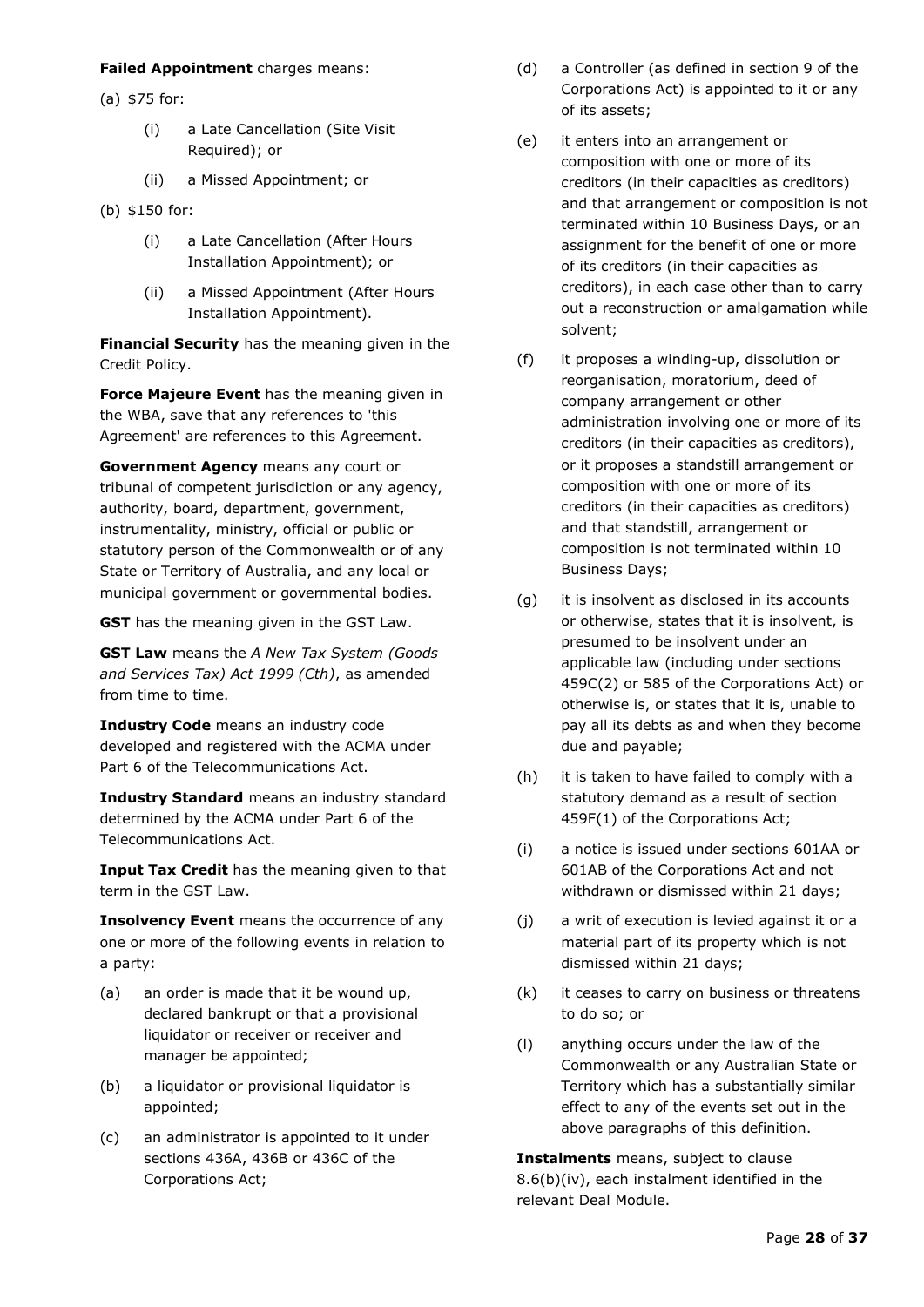**Intellectual Property Rights** has the meaning given to it in the WBA.

**Invoice Event** means for:

- (a) the Deposit, the Module Commencement Date;
- (b) each Instalment, the dates identified in the relevant Deal Module, subject to clause  $8.6(b)(iv)$ ;
- (c) the Deferred Charge (and Deferred Charge Payment), the date identified in the relevant Deal Module;
- (d) a Break Amount, the date identified in the relevant Deal Module; and
- (e) any Third Party Access Charges and Failed Appointment Charges, the last day of the calendar month during which the Customer's obligation under this Agreement to pay that Third Party Access Charge or Failed Appointment Charge (as applicable) first arises.

#### **Late Cancellation (After Hours Installation Appointment)** means the cancellation of an After Hours Installation Appointment where **nbn** receives the request to cancel the activity less than 24 hours prior to the scheduled Appointment start time.

**Late Cancellation (Site Visit Required)**  means the cancellation of an Appointment where **nbn** receives the request to cancel the activity less than 1 Business Day prior to the scheduled Appointment start time.

**Liability Cap** means in respect of this Agreement and in aggregate in respect of all Deal Modules:

- (a) in the case of **nbn**, \$5,000,000; and
- (b) in the case of the Customer, \$5,000,000.

**Loss** means losses, damages, liabilities, charges, expenses, compensation, fine, penalty, payment outgoings or costs and all related costs and expenses (including reasonable legal fees and reasonable costs of investigation, litigation, settlement, judgment, appeal, interest and penalties) of any nature or kind, however it arises and whether it is present or future, fixed or unascertained, actual or contingent.

**Material** means any material (including technical and marketing material) provided or otherwise made available by or on behalf of a party under this Agreement.

**Material Default** means, a Default which:

- (a) itself, or when combined with other Defaults, is a material breach of this Agreement of the relevant Deal Module; or
- (b) is expressly specified to be a Material Default in this Agreement or the Deal Module.

**Missed Appointment** means the failure of the Customer or the Downstream Customer (or their authorised representatives) to be present from the beginning of a scheduled appointment window agreed between **nbn** and the Customer or the Downstream Customer during the attendance by Personnel of **nbn** at a Premises.

**Missed Appointment (After Hours Installation Appointment)** means the failure of the Customer or the Downstream Customer (or their authorised representatives) to be present from the beginning of a scheduled window agreed between **nbn** and the Customer or the Downstream Customer during the attendance by Personnel of **nbn** at a Premises for an After Hours Installation Appointment.

**Module Commencement Date** means, in respect of a Deal Module, the commencement date set out in the Module Particulars.

**Module Expiry Date** means, in respect of a Deal Module, the later of:

- (a) the expiry date set out in the Module Particulars; and
- (b) the date by which both parties have completed all of their obligations under this Agreement and the relevant Deal Module.

**Module Particulars** means, in respect of a Deal Module the particulars set out in the table of that name in that Deal Module.

**nbn Activities** means, in respect of a Deal Module:

- (a) the design and installation of certain infrastructure required for the **nbn**™ Network to be made available to **nbn**'s customers by means of the Chosen Technology at the Premises; and
- (a) any other activities specified as **nbn**  Activities in a Deal Module,

but does not include any End User Connections or the supply of any Ordered Products.

**NBN Companies Act** means the *National Broadband Network Companies Act 2011* (Cth).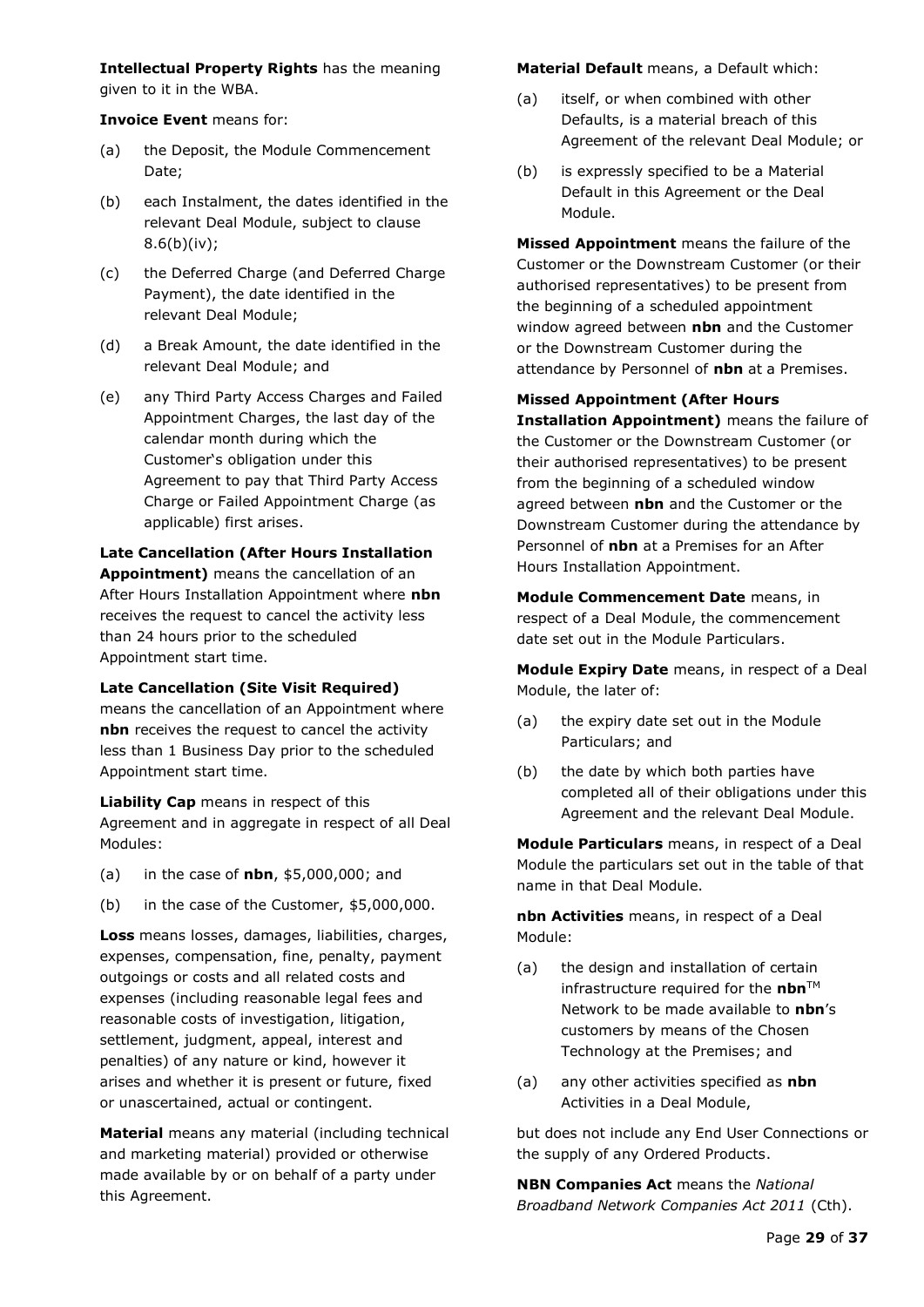**nbn™ Network** has the meaning given in the WBA.

**Non-Discrimination Obligations** means the obligations imposed on **nbn** pursuant to sections 152AXC and 152 AXD of the Competition and Consumer Act.

**OH&S Law** means all laws and legislative requirements relating to occupational health & safety.

**Other Customer** has the meaning given in the WBA.

**Ordered Product** has the meaning given in the WBA.

**Original Technology** means, in respect of a Deal Module, the access technology **nbn** deployed or planned to deploy to serve the Premises prior to the parties entering into this Agreement, as set out in the Module Particulars.

**Personal Information** has the meaning given to that term in the *Privacy Act 1988* (Cth).

**PDF Terms** means the document entitled "Product Development Forum Terms" as entered into by the parties.

**Personnel** means, in relation to a party or third party, that party's officers, employees, agents, contractors, subcontractors and consultants.

**Premises** means, in respect of a Deal Module, the premises which are the subject of the Technology Change as specified in the Module Particulars and varied in accordance with this Agreement.

**Premises Amount** means, in respect of a Deal Module, the amount identified in the Module Particulars.

**Product** has the meaning given in the Wholesale Broadband Agreement.

**Proposed Deal Module** has the meaning given in clause [2.1.](#page-6-5)

**Ready to Connect** in respect of a Premises means:

- (a) that Premises is Serviceable by means of the Chosen Technology; or
- (b) that Premises would be Serviceable if the relevant Premises was located in a region that had been determined by **nbn** as being ready for service by the **nbn**™ network.

**Refund Amount** means an amount calculated as follows:

- (a) the Deposit paid under the relevant Deal Module;
- (b) plus any Instalments paid under that Deal Module;
- (c) divided by the number of Premises in that Deal Module.

**Regulator** means, as the context requires:

- (a) the Commonwealth government minister responsible for administering Part XIB and/or Part XIC of the Competition and Consumer Act;
- (b) the Commonwealth government minister responsible for administering the Telecommunications Act;
- (c) the Australian Competition and Consumer Commission;
- (d) the Australian Communications and Media Authority;
- (e) the Telecommunications Industry Ombudsman;
- (f) any other Commonwealth government minister, Government Agency or parliamentary committee or parliamentary body whose activities impact on **nbn**'s business.

#### **Regulatory Event** means:

- (a) any enactment, amendment, replacement or repeal of any law;
- (b) the lawful making; amendment or withdrawal of any determination, order, directive, consent or finding by a Regulator, Commonwealth government minister, Government Agency or a court of competent jurisdiction;
- (c) any investigation, action or proceeding by a Regulator;
- (d) the making of any code by CommsAlliance (or any replacement or successor to CommsAlliance) to which **nbn** is a code signatory, the registration of any Industry Code, the determination of an Industry Standard or the making of any Technical Standard (or any amendment or withdrawal of such codes or standards);
- (e) any declaration, amendment, or removal of a condition applying to a party's carrier licence (if applicable), including **nbn** being required to comply with section 152CJB of the Competition and Consumer Act in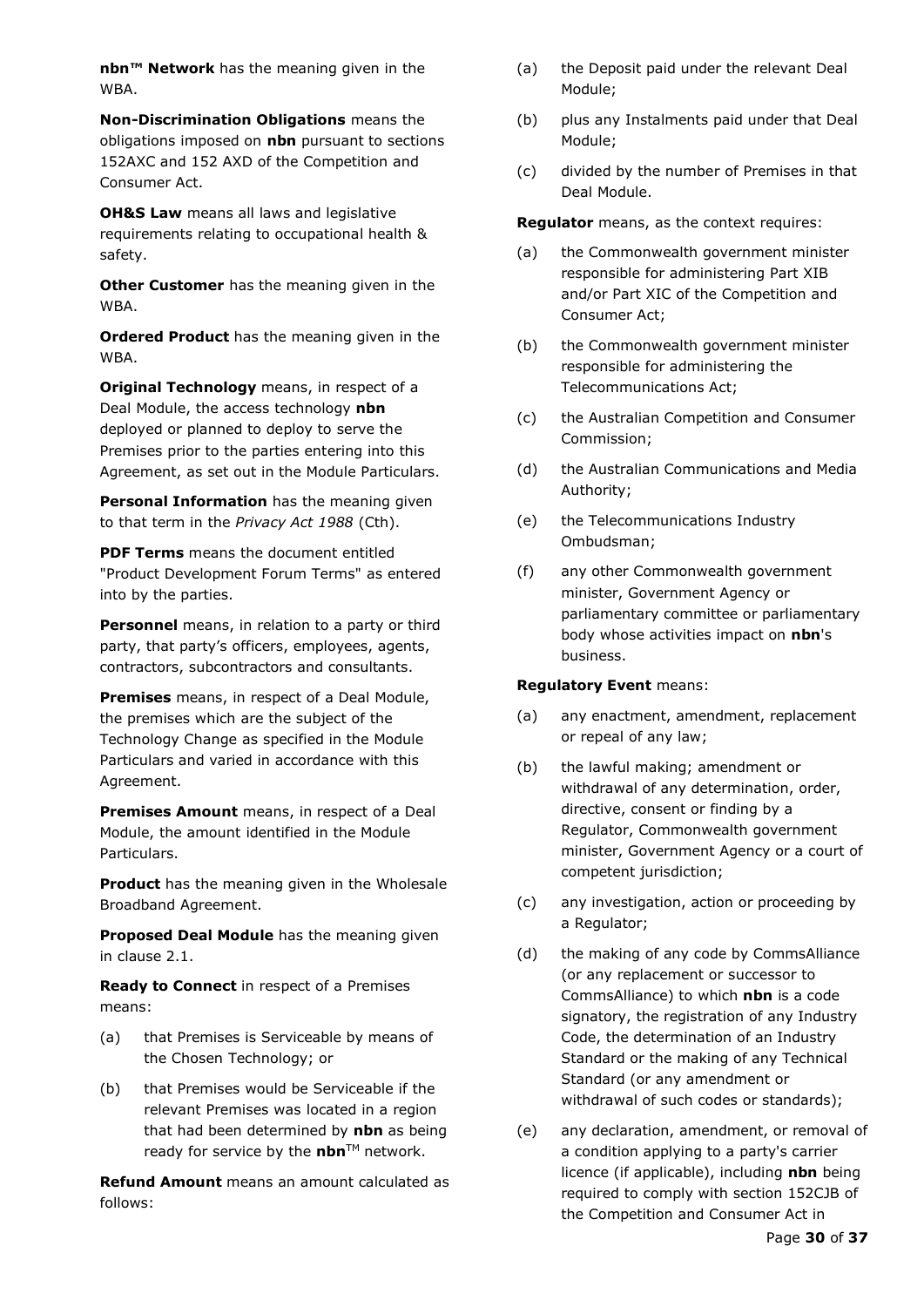relation to a specific eligible service and **nbn** being prohibited from supplying a specified carriage service to Carriers, Carriage Service Providers or Content Service Providers under section 41(3) of the NBN Companies Act;

- (f) any determination, amendment or removal of a Service Provider Rule applicable to a party;
- (g) any amendment to the WBA necessary to comply with any applicable law or required by a "Regulatory Event" (as defined in the WBA);
- (h) the issuing of an Advisory Notice or Competition Notice by the ACCC in respect of **nbn**; or
- (i) the issuing of an injunction against a party in relation to a breach or contravention (alleged or otherwise) of the Competition and Consumer Act.

**Related Body Corporate** has the meaning given in the *Corporations Act 2001* (Cth).

**Relationship Point of Contact** means, in respect of a Deal Module, the persons identified in the Module Particulars.

**Revenue Credit Amount** means, in respect of a Deal Module, the amount set out in the Module Particulars.

**Service Provider Rule** has the meaning given to that term in section 98 of the Telecommunications Act.

**Serviceable** has the meaning given in the WBA.

**Shareholder Ministers** means collectively the Communications Minister (which has the meaning given to that term in the NBN Companies Act) and the Finance Minister (which has the meaning given to that term in section 7 of the Telecommunications Act).

**Site List** means the annexure to a Deal Module which sets out the Target RTC Dates for each Premises the subject of that Deal Module.

**Supply** has the meaning given to that term in the GST Law.

**Tangible Property** means physical property, including real property, but does not include nonphysical property such as incorporeal property or intellectual property rights.

**Target RTC Date** means, in respect of a Premises, the date set out in a Site List as extended by clause [4.2\(b\).](#page-10-7)

**Tax Invoice** has the meaning given in the GST Law.

**Technical Standard** means any technical standard made by the ACMA under Part 21 of the Telecommunications Act.

**Technology Change** means, in respect of a Deal Module, the change in access technology at the Premises from the Original Technology to the Chosen Technology.

**Telecommunications Act** means the *Telecommunications Act 1997* (Cth).

**Term** has the meaning given in clause [1.1.](#page-6-2)

**Third Party Access Charge** means any cost incurred or which will be incurred by **nbn** relating to a charge imposed by an End User or a third party on **nbn** accessing any Premises owned, controlled or occupied by an End User for the purpose of performing **nbn** Activities under this Agreement.

**Third Party IPR** has the meaning given in the WBA.

**Upfront Build Charge** means, in respect of a Deal Module, the Upfront Build Charge identified in the Module Particulars.

**Wholesale Broadband Agreement** or **WBA** means the Wholesale Broadband Agreement between the parties in force at the date of this Agreement or any new wholesale broadband agreement between the parties which governs the supply of products and services from **nbn** to the Customer.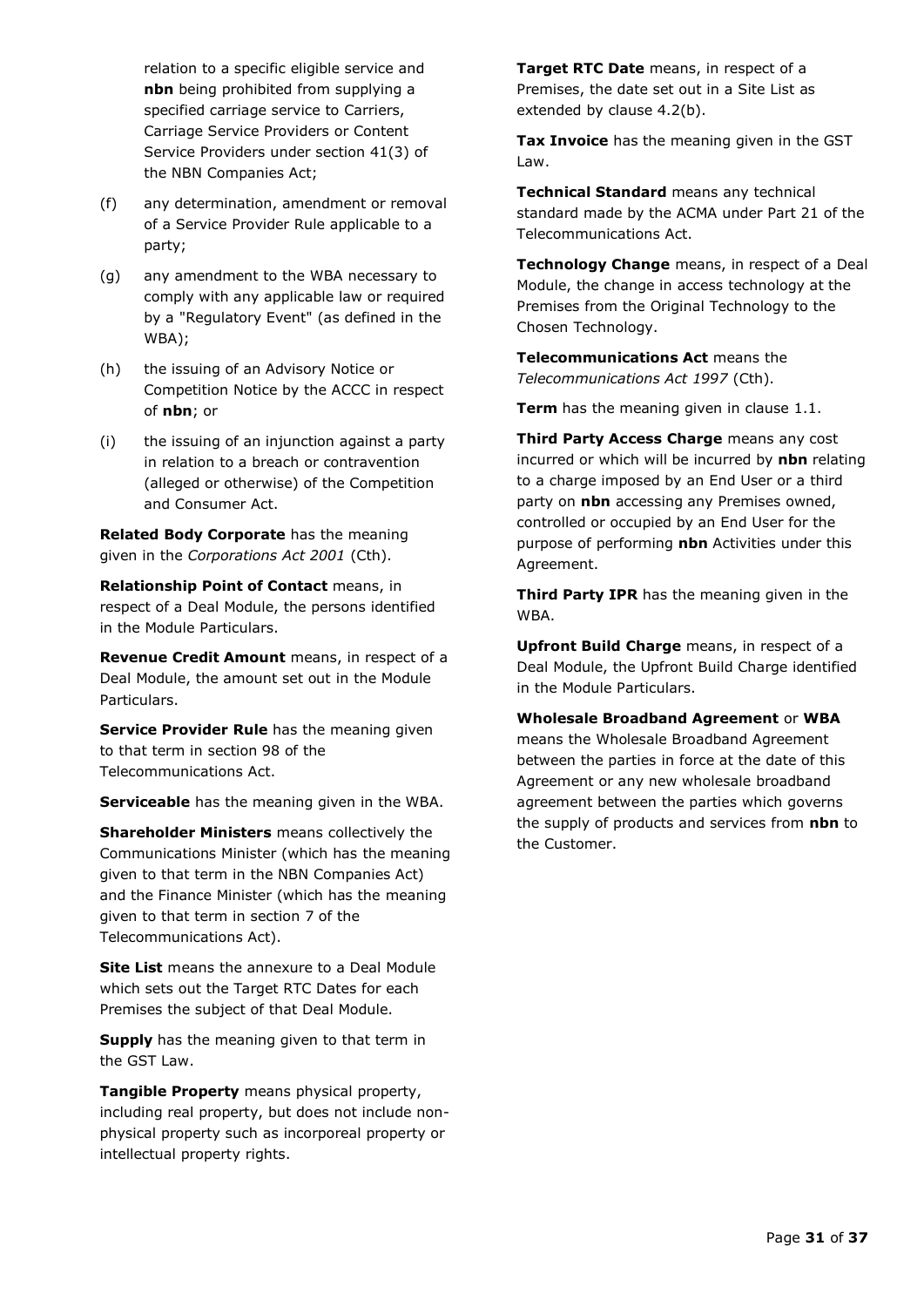<span id="page-31-0"></span>(Clause [2.2](#page-6-6) of Section A)

# **nbn**TM Deal Module for **nbn**TM Technology Extension Contract – Customer

[Date]

[To Customer]

This is a proposed Deal Module issued pursuant to clause [2.2o](#page-6-6)f the **nbn**TM Technology Extension Contract between NBN Co Limited ABN 86 136 533 741 (**nbn**) and [insert Customer] ACN [insert number] (**Customer**) dated [insert date] (**Agreement**).

The particulars of **nbn**'s proposed Deal Module are set out below. Capitalised terms used in this proposed Deal Module have the same meaning as in the Agreement, unless stated otherwise. References to clauses are references to clauses in the Agreement.

#### **Module Particulars**

- **1. Module No.**
- **2. Customer Details**

Contact Person: Telephone: Email: Relationship Point of Contact: Telephone: Email:

- **3. nbn Details**
- Contact Person: Telephone: Email: Relationship Point of Contact: Telephone: Email:
- **4. Original Technology**
- **5. Chosen Technology**
- **6. Premises** Technology Change Addresses: As set out in Annexure A
- **7. Upfront Build Charge Amount Invoice Trigger Dates Deposit** [\$#] #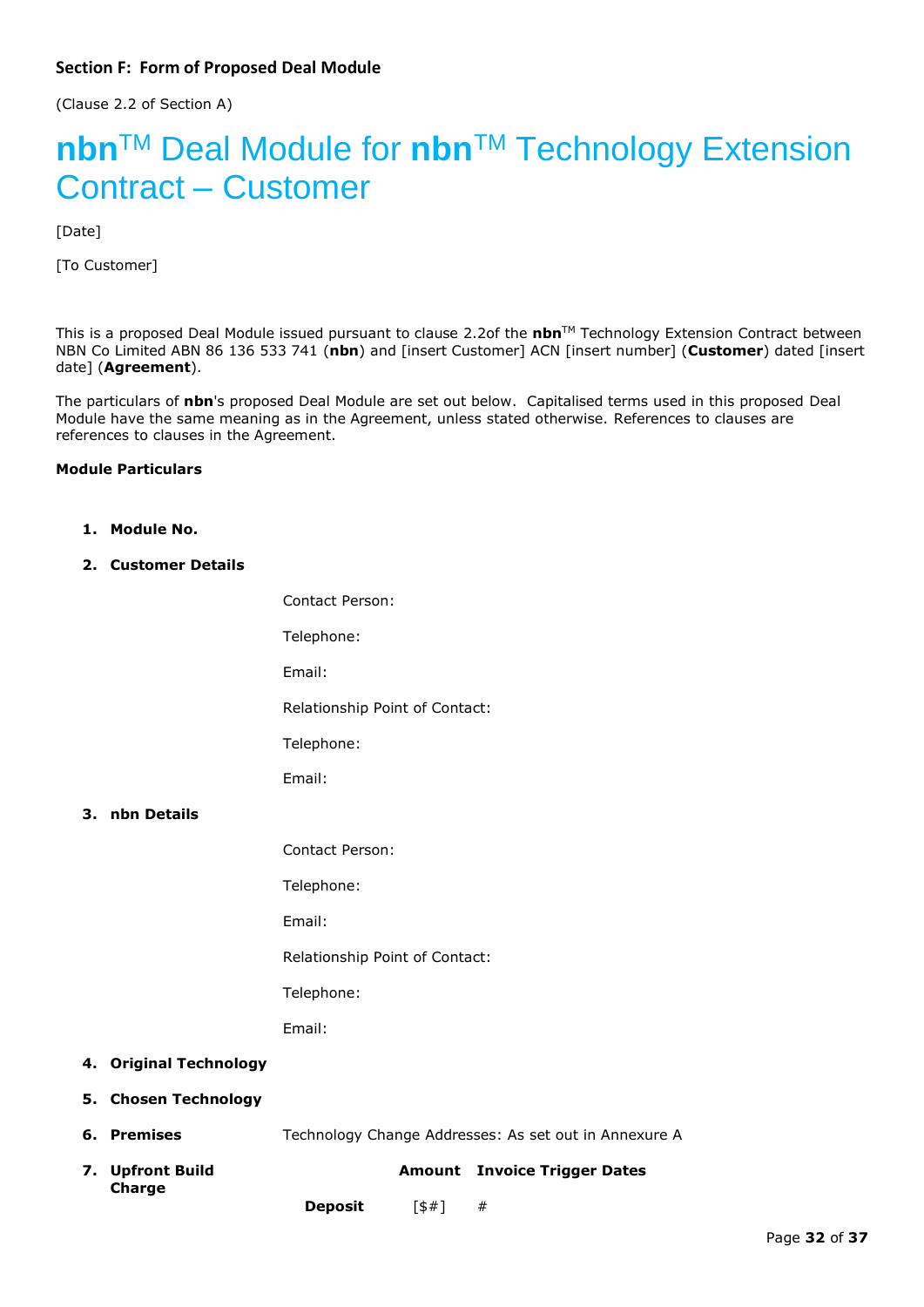|                                           | <b>Instalments</b>                          | 5#1   | #                                                                                   |
|-------------------------------------------|---------------------------------------------|-------|-------------------------------------------------------------------------------------|
|                                           |                                             | [\$#] | #                                                                                   |
|                                           | Total (Inc<br>GST)                          | 5#1   |                                                                                     |
| 8. Invoice Event                          | [#Invoice Event dates to be inserted]       |       |                                                                                     |
| 9. Deferred Charge                        | [#Deferred Charge to be inserted]           |       |                                                                                     |
| 10. Module<br>Commencement<br><b>Date</b> |                                             |       | The date on which this Deal Module is accepted by the Customer.                     |
|                                           |                                             |       |                                                                                     |
| 11. Module Expiry Date                    |                                             |       | [#Date of Module Expiry Date to be inserted]                                        |
| 12. Deferred Charge<br><b>Payments</b>    |                                             |       | [#Frequency and amount to be inserted]                                              |
| <b>13. Transition Out</b>                 | [Any transition obligations to be included] |       |                                                                                     |
| 14. Confidentiality                       | the head terms to be included]              |       | [Any special confidentiality arrangements that are in addition or which differ from |
| 15. Liability Cap                         |                                             |       | [Insert any change to the Liability Cap applicable for a Deal Module]               |

This proposed Deal Module constitutes a legally binding offer by **nbn** in accordance with the terms of the Agreement. This offer is open for acceptance until 5:00pm on [**insert date**] following which it will expire and be incapable of acceptance by the Customer.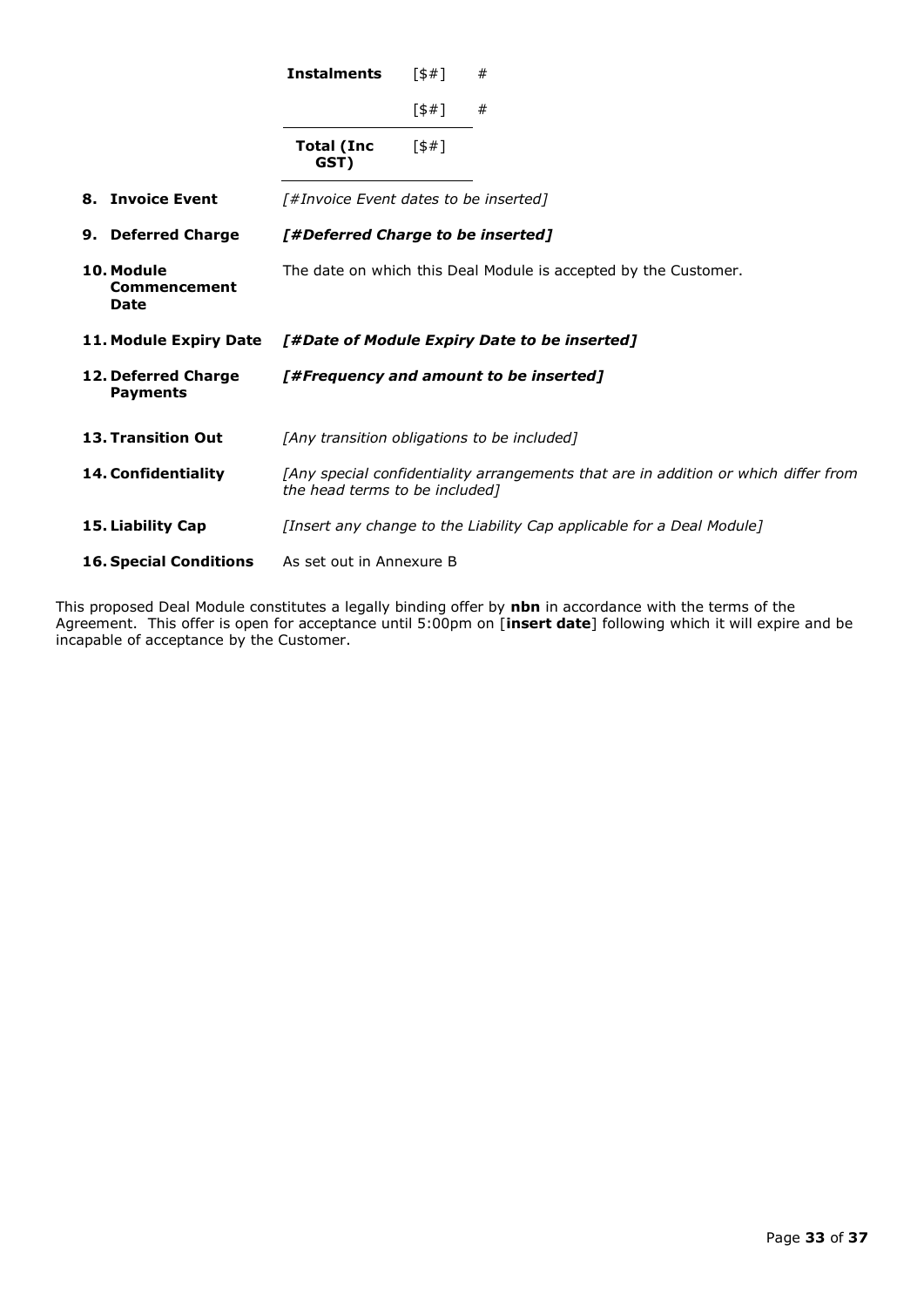Signed for **nbn co limited** by its authorised representatives:

Signature of authorised representative Signature of authorised representative

Date of signature Date of signature

Name of authorised representative Name of authorised representative

## Deal Module Acceptance by Customer

By executing below the Customer accepts the terms of the proposed Deal Module dated [**insert date**]

Executed by [**insert full name of Customer**] by its authorised representatives:

Signature of authorised representative Signature of authorised representative

Name of authorised representative Name of authorised representative

Date of signature Date of signature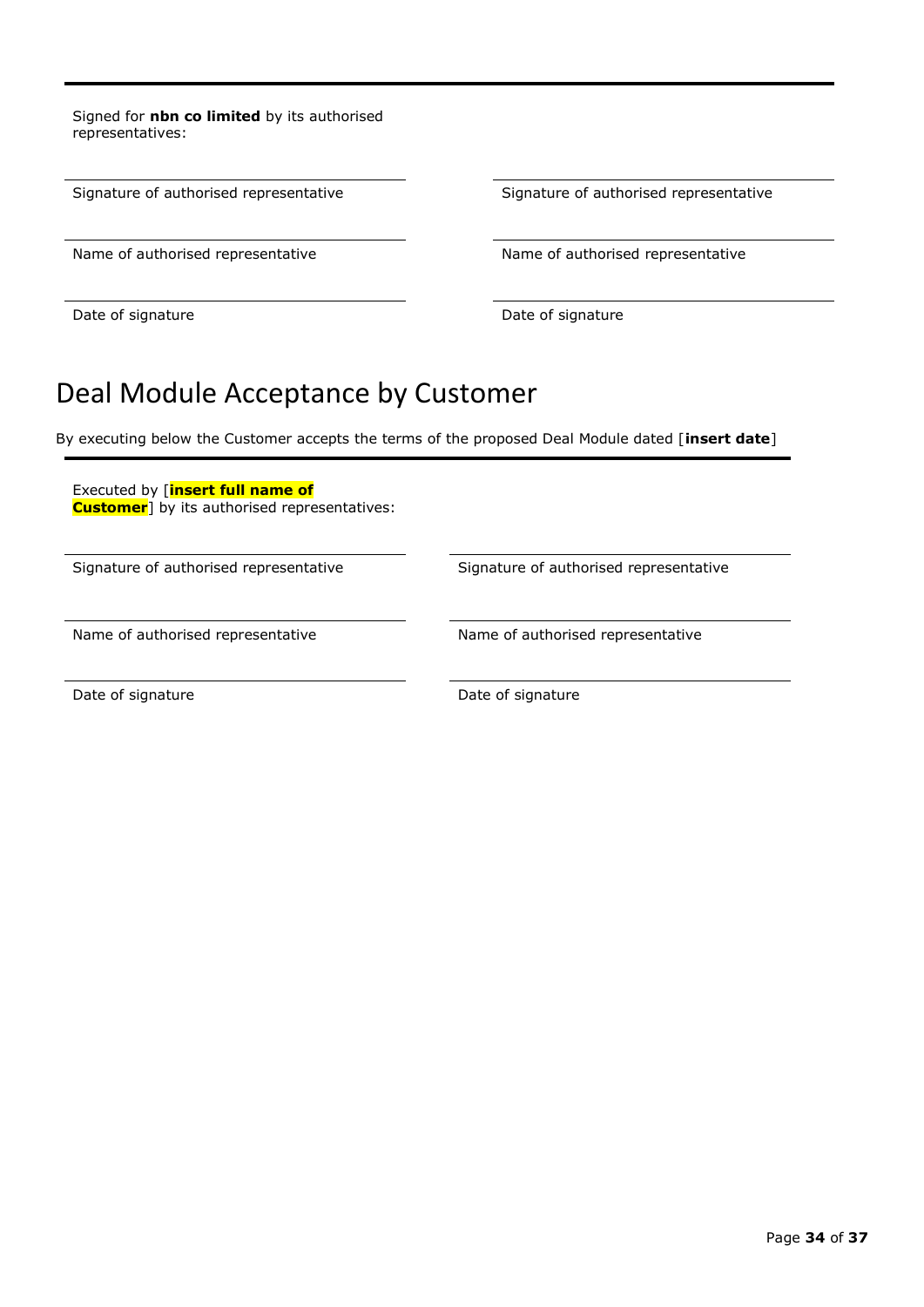## **Annexure A to the Proposed Deal Module**

| <b>Technology</b><br><b>Addresses</b><br>location identifiers | <b>Change   Original</b><br>and $ $ Technology | Chosen<br><b>Technology</b> | Target RTC Premises<br><b>Date</b> | <b>Amount</b> |
|---------------------------------------------------------------|------------------------------------------------|-----------------------------|------------------------------------|---------------|
| [#insert]                                                     | $[$ #insert]                                   | [#insert]                   | [#insert]                          | [#insert]     |

## **Annexure B to the Proposed Deal Module**

## **Special Conditions**

[#Insert if applicable]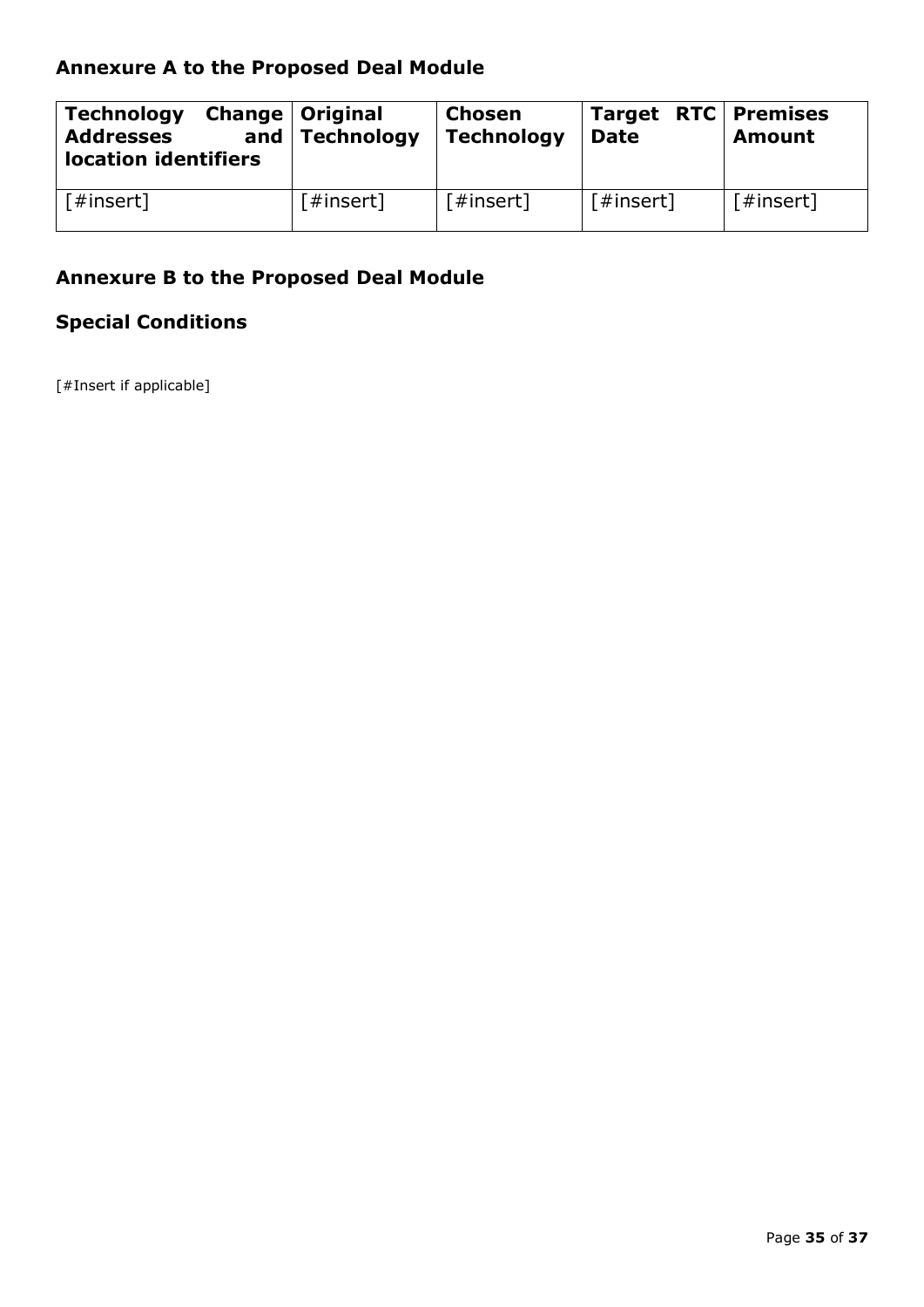## **Appendix A - nbnTM Technology Extension Contract - Customer**

## <span id="page-35-0"></span>A1 Downstream Claims against **nbn**

- (a) If **nbn** notifies Customer of a Downstream Claim, Customer may, within 20 Business Days after such notice, deliver to **nbn** a duly executed, binding and unconditional offer of assignment (in the form set out in Schedule A to the WBA or as otherwise notified by **nbn** to Customer from time to time) of Customer's, Downstream Service Provider's or Contracted End User's rights (as applicable) against the Downstream Claimant(s) under a Model Undertaking (in this clause A1, an **Assignment**).
- <span id="page-35-1"></span>(b) For the purposes of clause A[1\(a\),](#page-35-0) a **Model Undertaking** is an undertaking in a Downstream Contract which is, subject to clause A[1\(d\),](#page-36-0) binding on the relevant Downstream Claimant in accordance with the following terms, or on such other terms that **nbn** (acting reasonably) agrees in writing are no less effective in protecting **nbn**'s interests:
	- *"X Notwithstanding anything else in [this agreement]:*
		- *X.1 to the extent permitted by law and without excluding, restricting or modifying any rights or remedies to which [the relevant Downstream Service Provider / Contracted End User] may be entitled to under the consumer guarantee provisions in Parts 3-2 and 5-4 of the Australian Consumer Law [the relevant Downstream Service Provider / End User] must not bring any claim (including any action, suit or proceedings of any nature or kind, whether in contract, tort (including negligence) at common law, in equity, under statute or otherwise however arising) against NBN Co Limited ACN 136 533 741 (nbn), its Related Bodies Corporate or any of their respective Personnel in connection with the design and installation of any infrastructure required for the nbn network to be made available to nbn's customers at the premises which are the subject of [this agreement];*
		- *X.2 clause X.1 does not apply to a claim by [relevant Downstream Service Provider / End User] for loss or damage suffered or incurred by [relevant Downstream Service Provider / End User] arising from or in connection with:*
			- *X.2.1 any damage to, or loss of, tangible property to the extent that such losses are caused or contributed to by nbn, its Related Bodies Corporate or any of their respective Personnel or third party suppliers; or*
			- *X.2.2 the death or personal injury of any person to the extent caused or contributed to by:*
				- *X2.2.1 negligent or wilful acts or omissions of nbn, its Related Bodies Corporate or any of their respective Personnel or third party suppliers; or*
				- *X2.2.2 any equipment or network owned, operated or controlled by nbn.*
		- *X.3 The supplier of the products and services which are the subject of this agreement may assign the benefit of this clause X to nbn or its nominee without consent or, to the extent that consent is required, [the relevant Downstream Service Provider / End User] hereby gives that consent*.
		- *X.4 This clause X survives expiry or termination of [this agreement].*
		- *X.5 In this clause X:*

*Personnel means, in relation to a party or third party, that party's officers, employees, agents, contractors, subcontractors and consultants.*

*Related Body Corporate has the meaning given to that term in section 50 of the Corporations Act 2001 (Cth).*"

<span id="page-35-2"></span>(c) The Customer must pay to **nbn** on demand an amount equal to all Losses suffered or incurred by **nbn**, any Related Body Corporate of **nbn**, or their respective Personnel (each an **nbn Indemnified**  Party) arising from or in connection with any Downstream Claim if: